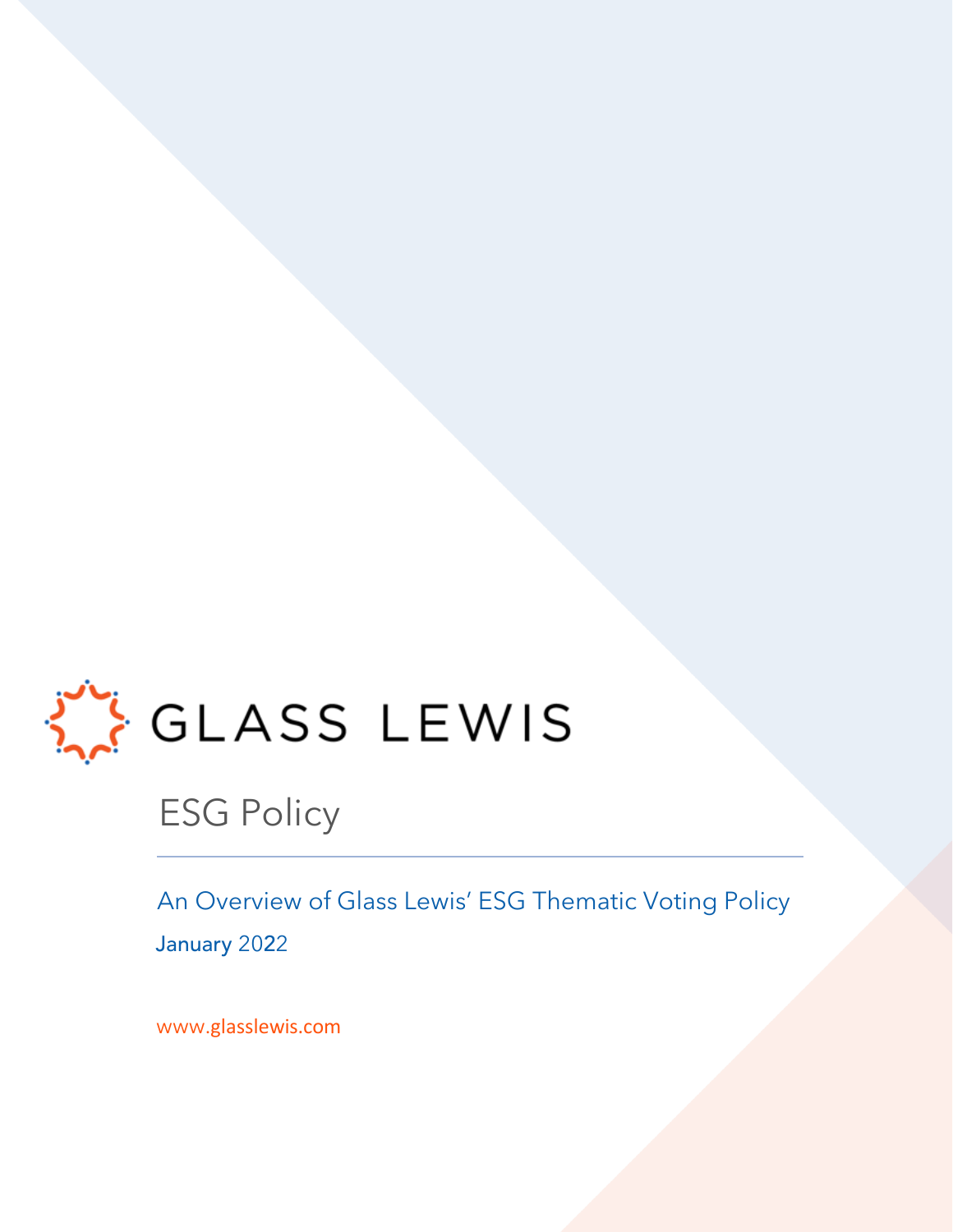## GLASS LEWIS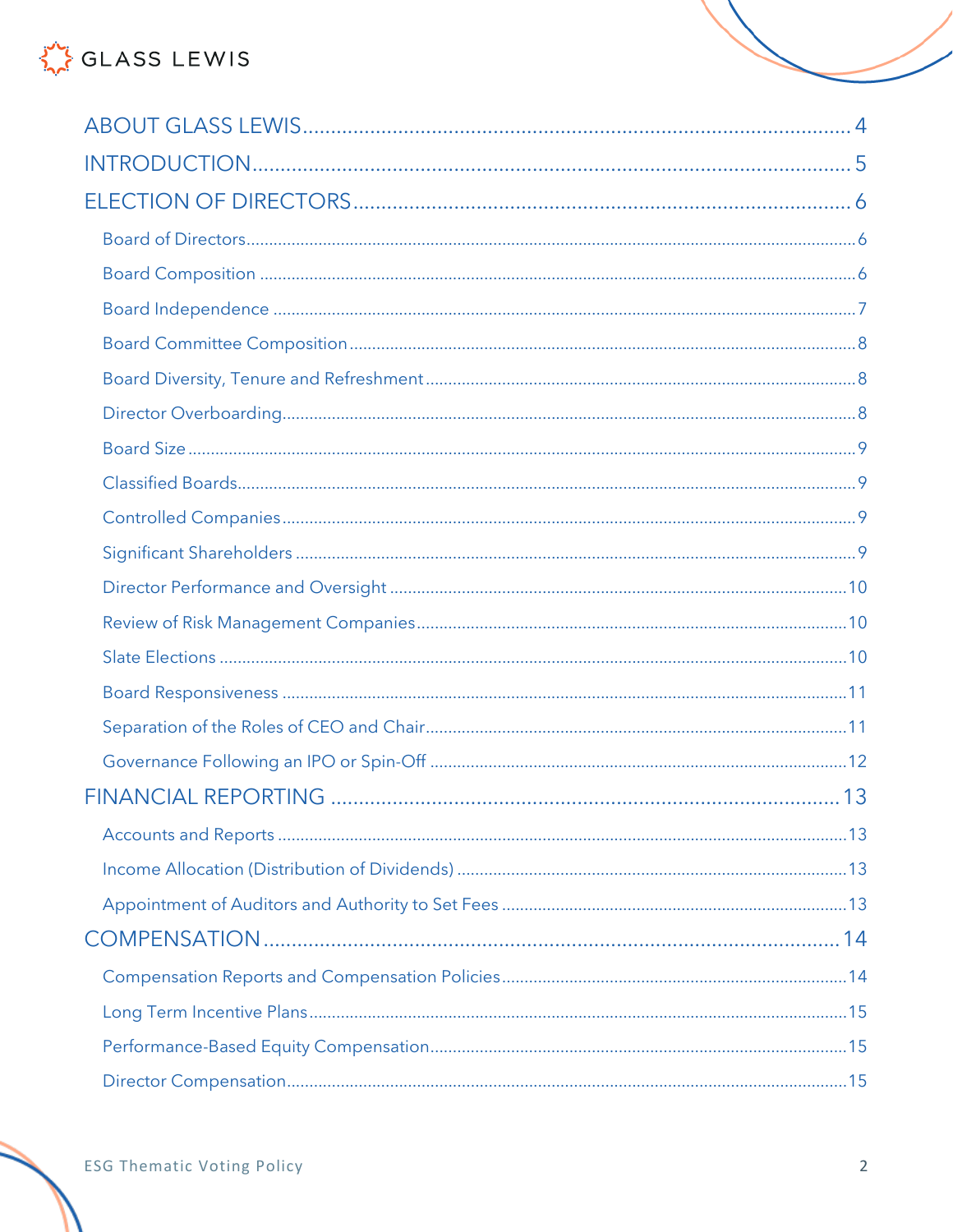## GLASS LEWIS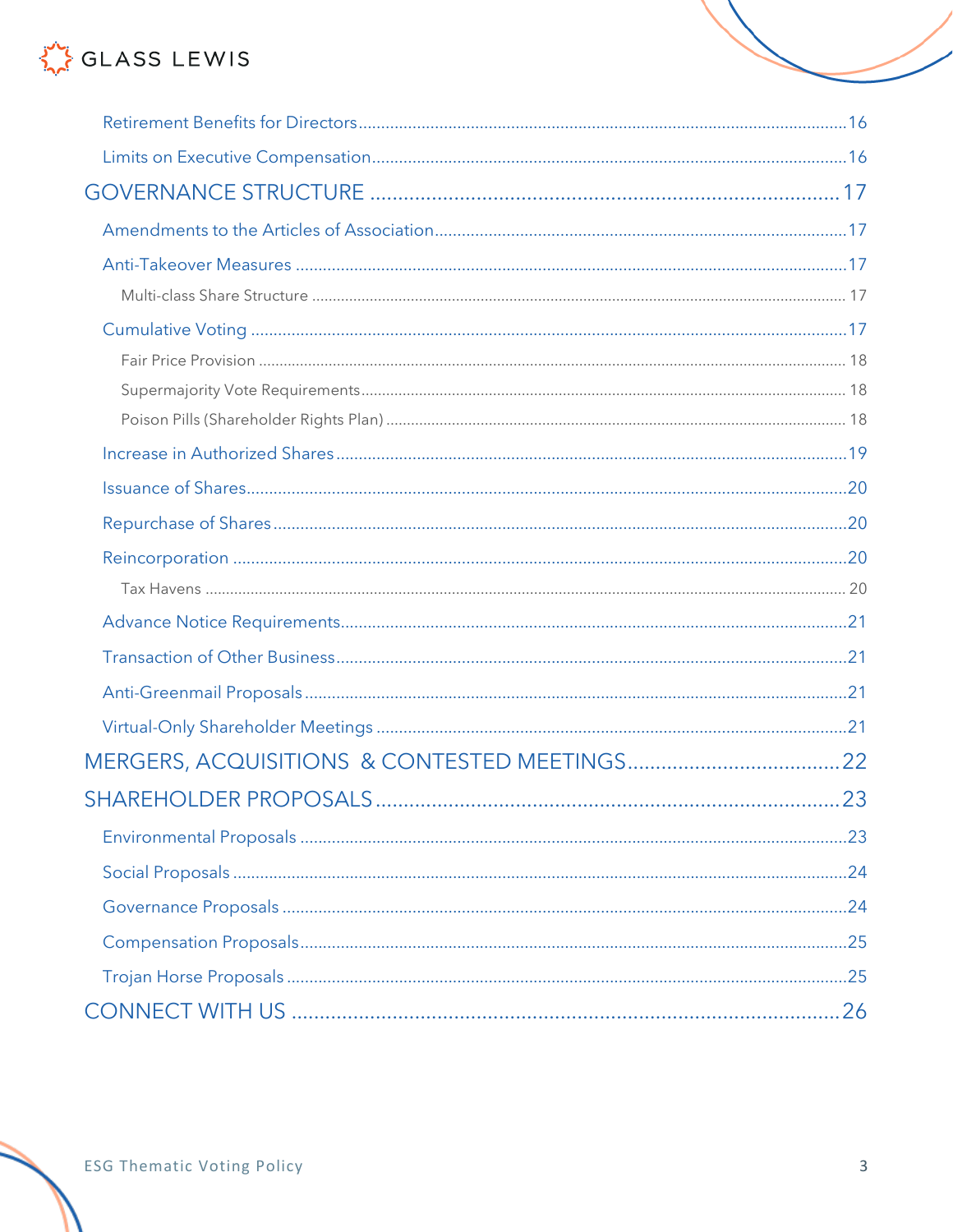

## <span id="page-3-0"></span>ABOUT GLASS LEWIS

Glass Lewis is the world's choice for governance solutions. We enable institutional investors and publicly listed companies to make sustainable decisions based in research and data. We cover 30,000+ meetings each year, across approximately 100 global markets. Our team has been providing in-depth analysis of companies since 2003, relying solely on publicly available information to inform its policies, research, and voting recommendations.

Our customers include the majority of the world's largest pension plans, mutual funds, and asset managers, collectively managing over \$40 trillion in assets. We have teams located across the United States, Europe, and Asia-Pacific giving us global reach with a local perspective on the important governance issues.

investors around the world depend on Glass Lewis' **[Viewpoint](https://www.glasslewis.com/proxy-voting-2/)** product to manage their proxy voting, policy implementation, recordkeeping, and reporting. Our industry leading **[Proxy Paper](https://www.glasslewis.com/proxy-research-3/)** product provides comprehensive environmental, social, and governance research and voting recommendations weeks ahead of voting deadlines. Public companies can also use our innovative **[Report Feedback Statement](https://www.glasslewis.com/report-feedback-statement/)** to deliver their unfiltered opinion on our proxy research directly to the voting decision makers at every investor client in time for voting decisions to be made or changed.

The research team engages extensively with issuers, investors, regulators, and other industry stakeholders to gain relevant context into the realities surrounding companies, sectors, and the market in general. This enables us to provide the most comprehensive and pragmatic insights to our customers.

### Join the Conversation

Glass Lewis is committed to ongoing engagement with all market participants.

[info@glasslewis.com](mailto:info@glasslewis.com) | [www.glasslewis.com](http://www.glasslewis.com/)

ESG Thematic Voting Policy 4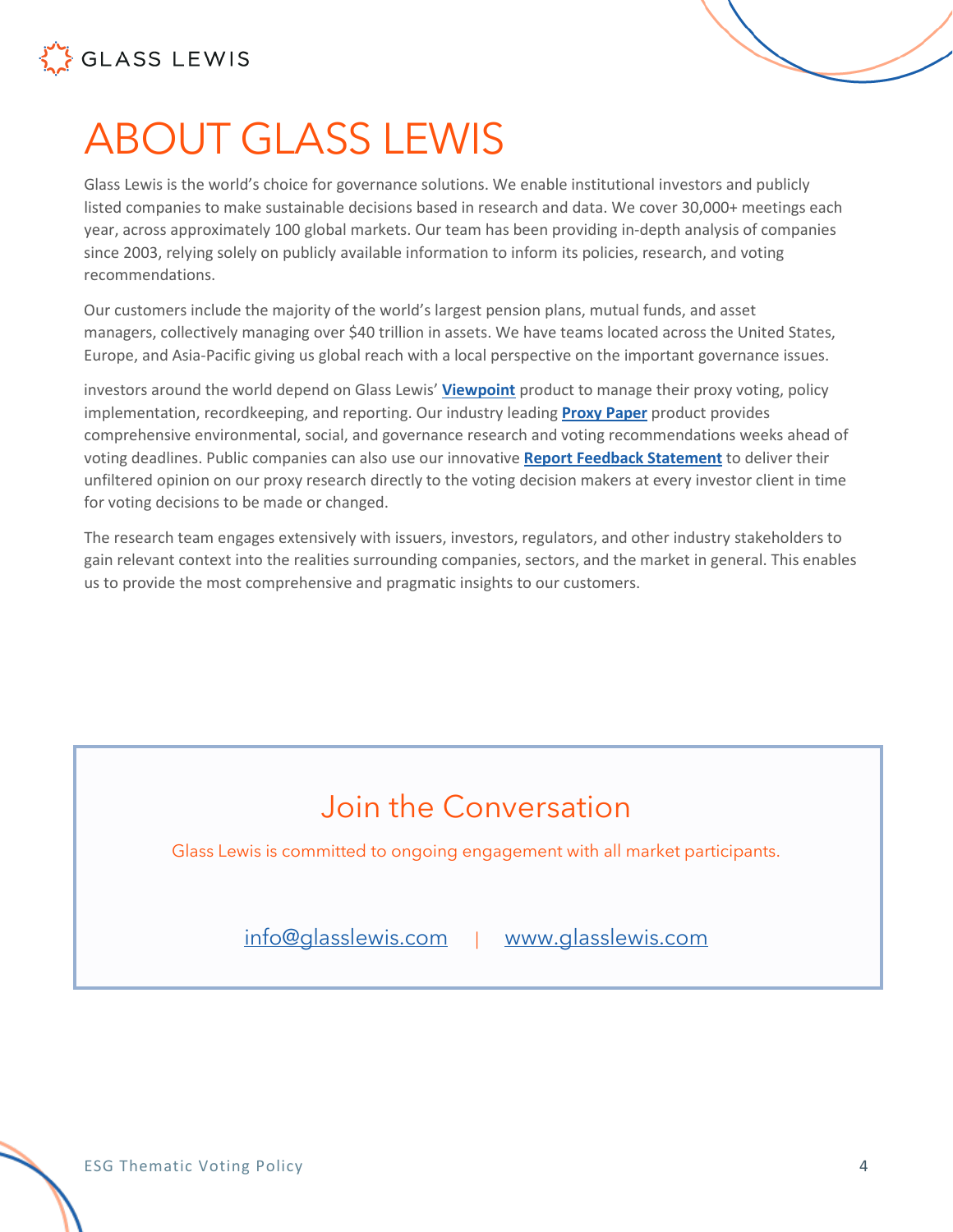

<span id="page-4-0"></span>

Institutional investors are increasingly recognizing the importance of incorporating material environmental, social, and governance ("ESG") factors into their investment processes. Active ownership on ESG issues will typically include also applying these considerations to proxy voting practices, and the ESG Policy allows clients to apply these enhanced ESG considerations when voting at the annual and special meetings of their portfolio companies.

The ESG Policy was designed for clients with a strong focus on environmental and social issues or as a supplemental voting policy for ESG-focused funds. This policy is also ideal for investors who would like to vote in a stakeholder-focused and progressive manner.

The ESG Policy acts as an overlay for Glass Lewis' benchmark policies. Accordingly, the ESG Policy guidelines are underpinned and informed by the Glass Lewis benchmark policy guidelines. Implementation of the ESG Policy may vary market-to-market in accordance with regulatory requirements, corporate governance best practices, and other relevant standards in individual markets. Detailed information on the contents and implementation of Glass Lewis' benchmark guidelines for all major global markets are publicly available on the Glass Lewis website.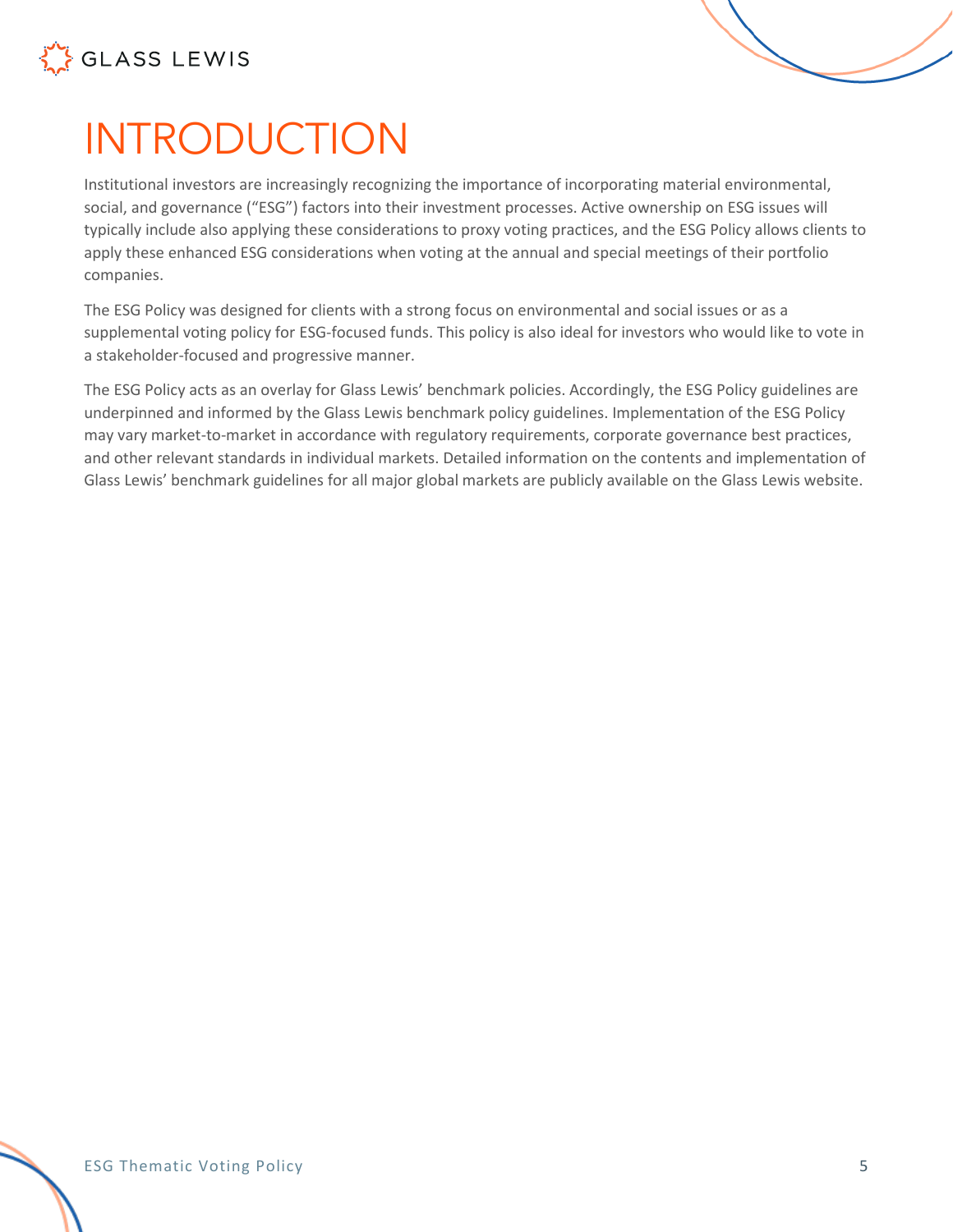

# <span id="page-5-0"></span>ELECTION OF DIRECTORS

#### <span id="page-5-1"></span>Board of Directors

Boards are established in order to represent shareholders and protect their interests. The ESG Policy seeks boards that have a record for protecting shareholders and delivering value over the medium- and long-term. For boards that wish to protect and enhance the interests of shareholders they must have sufficient levels of independence (the percentage varies by local market practice and regulations), boast a record of positive performance, have directors with diverse backgrounds, and appoint new directors that have a depth of relevant experience.

#### <span id="page-5-2"></span>Board Composition

The ESG Policy examines a variety of elements to the board when voting on director elections. In terms of the directors, the policy looks at each individual on the board and explores their relationship with the company, the company's executives and with other board members. This is to ensure and determine whether a director has an existing relationship with the company that are likely to impact any decision processes of that board member.

The biographical information provided by the company on the individual director is essential for investors to understand the background and skills of the directors of the board. This information should be provided in the company's documents well in advance of the shareholder meeting, in order to give shareholders sufficient time to analyze the information. In cases where the company fails to disclose the names or backgrounds of director nominees, the ESG Policy may vote against or abstain from voting on the directors' elections.

The ESG Policy will vote in favor of governance structures that will drive positive performance and enhance shareholder value. The most crucial test of a board's commitment to the company and to its shareholders is the performance of the board and its members. The performance of directors in their capacity as board members and as executives of the company, when applicable, and in their roles at other companies where they serve is critical to this evaluation.

Directors are formed into three categories based on an examination of the type of relationship they have with the company. The table below includes a breakdown of how Glass Lewis classifies these director relationships with the company.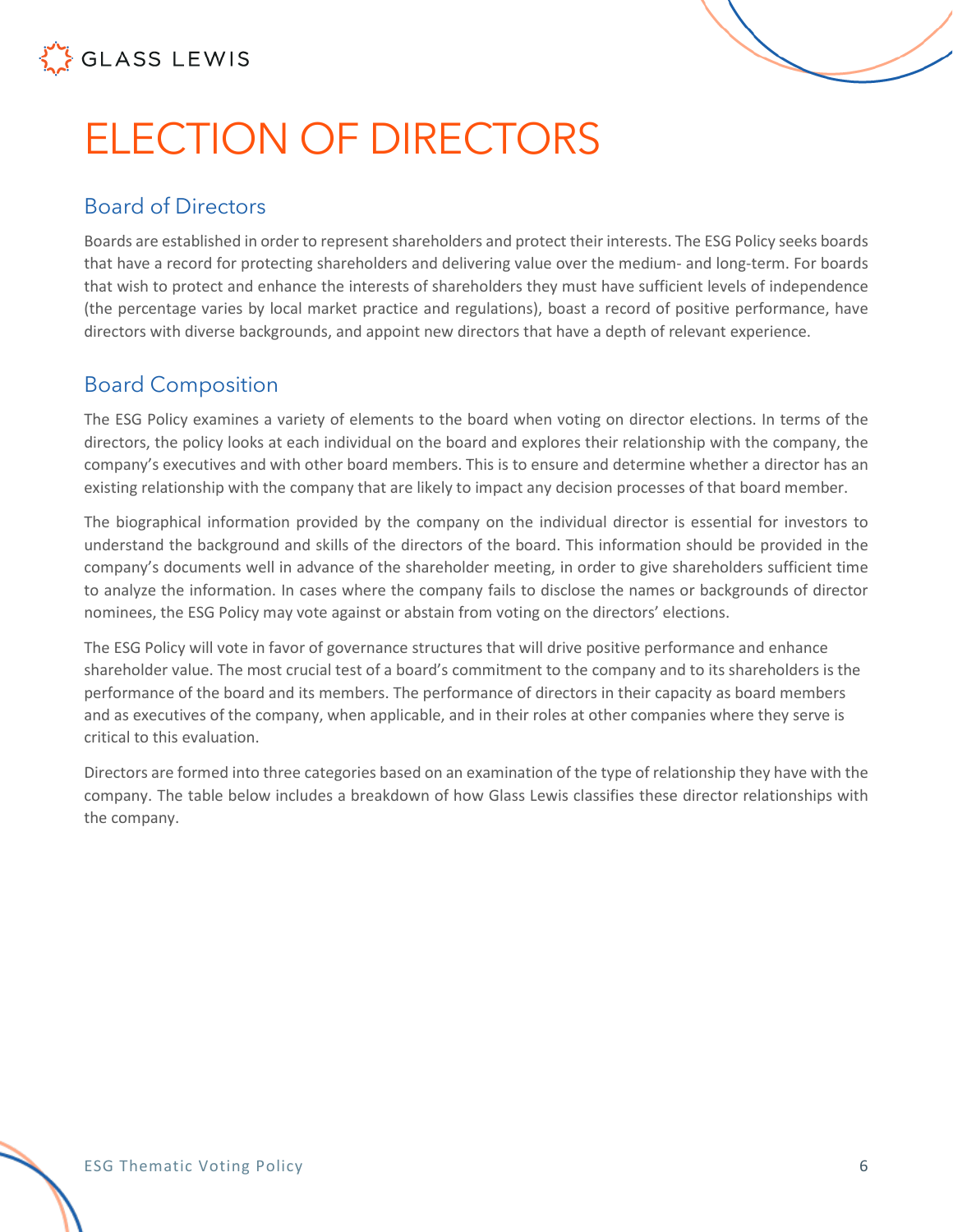

| Insider                                                                                                                         | Affiliate                                                                                                                                                                                    | Independent                                                                                                                                                                |
|---------------------------------------------------------------------------------------------------------------------------------|----------------------------------------------------------------------------------------------------------------------------------------------------------------------------------------------|----------------------------------------------------------------------------------------------------------------------------------------------------------------------------|
| > Someone who serves as a<br>director and as an employee<br>of the Company                                                      | >A director who has a material<br>financial, familial or other relationship<br>with the company, or its executives,<br>but is NOT an employee of the<br>company                              | >No material financial, familial or<br>other current relationships with the<br>company, it's executives or other<br>board members except for service                       |
| >May also include executive<br>chairs (who act as an<br>employee of the company<br>or is paid as an employee of<br>the company) | >A director who owns or controls,<br>directly or indirectly 10% or more of<br>the company's voting stock (except<br>where local regulations or best<br>practices set a different threshold). | > A director who owns, directly or<br>indirectly less than 10% of the<br>company's voting stock (local<br>regulations and best practices may<br>set a different threshold) |

Common other reasons the ESG Policy will vote against a director:

- (i) A director who attends less than 75% of the board and applicable committee meetings.
- (ii) A director who is also the CEO of a company where a serious restatement has occurred after the CEO certified the pre-restatement financial statements.
- (iii) An affiliated director when the board is not sufficiently independent in accordance with market best practice standards.
- (iv) An affiliate or insider on any of the key committees (audit, compensation, nominating) or an affiliate or insider on any of the key committees and there is insufficient independence on that committee, both of the above can vary in accordance with the markets best practice standards.

The following conflicts of interests may hinder a director's performance and may result in a vote against:

- (i) A director who presently sits on an excessive number of public company boards (see the relevant market guidelines for confirmation of the excessive amount).
- (ii) Director, or a director whose immediate family member, or the firm at which the director is employed, provides material professional services to the company at any time during the past three years.
- (iii) Director, or a director whose immediate family member, engages in airplane, real estate or other similar deals, including perquisite type grants from the company.
- (iv) Director with an interlocking directorship.
- (v) All board members who served at a time when a poison pill with a term of longer than one year was adopted without shareholder approval within the prior twelve months.
- (vi) A director who has received two against recommendations from Glass Lewis for identical reasons within the prior year at different companies.

#### <span id="page-6-0"></span>Board Independence

A board composed of at least two-thirds independent is most effective in protecting shareholders' interests. Generally, the ESG Policy will vote against responsible directors if the board is less than two-thirds independent, however, this is also dependent on the market best practice standards.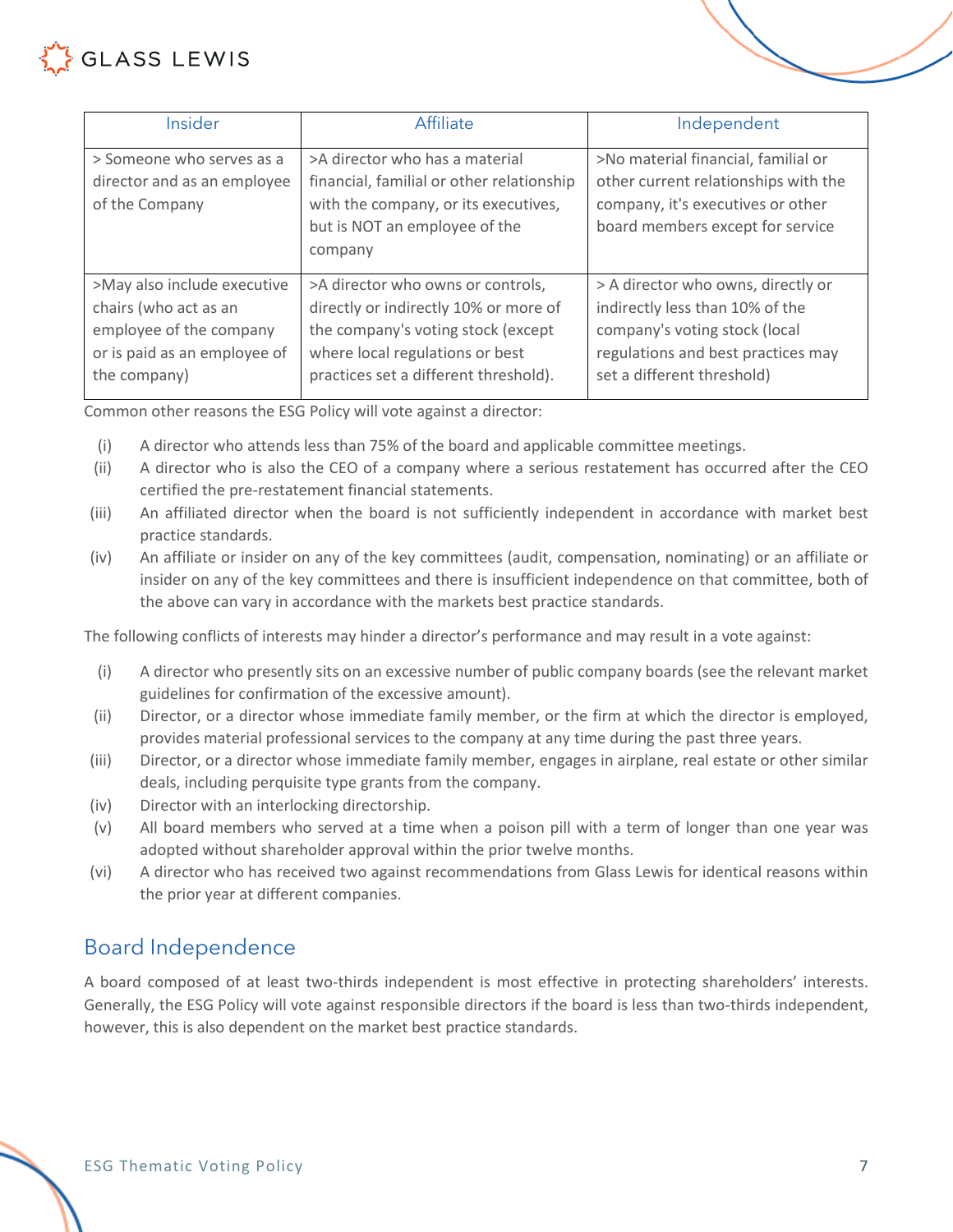

<span id="page-7-0"></span>

It is best practice to have independent directors serving on the audit, compensation, nominating and governance committees. As such, the ESG Policy will support boards with this structure and encourage change when this is not the case. However, board committee independence thresholds may vary depending on the market.

With respect to the creation of board committees and the composition thereof, the ESG Policy will generally support shareholder proposals requesting that companies create a committee to oversee material E&S issues, such as committees dedicated to climate change oversight or the oversight of public policy risks. The ESG Policy will also generally support shareholder proposals calling for the appointment of directors with specific expertise to the board, such as those requesting the appointment of an environmental expert or an individual with significant human rights expertise.

#### <span id="page-7-1"></span>Board Diversity, Tenure and Refreshment

The ESG Policy acknowledges the importance of ensuring that the board is comprised of directors who have a diversity of skills, backgrounds, thoughts, and experiences. As such, having diverse boards benefits companies greatly by encompassing an array of different perspectives and insights.

In terms of board tenure and refreshment, the ESG Policy strongly supports routine director evaluations, including independent external reviews, and periodic board refreshment in order to enable the company to maintain a fresh set of ideas and business strategies in an ever-changing world and market. Having directors with diverse experiences and skills can strengthen the position of a company within the market. Therefore, the ESG Policy promotes refreshment within boards, as a lack of refreshment can lead to poor company performance. Thus, the ESG Policy may consider voting against directors with a lengthy tenure (e.g. over 12 years) when we identify significant performance or governance concerns indicating that a fresh perspective would be beneficial and there is no evidence of any plans of future board refreshment.

The ESG Policy will also evaluate a company's policies and actions with respect to board refreshment and diversity. As a part of this evaluation, we will review the diversity of board members and support shareholder proposals to report on or increase board diversity. The nominating and governance committee, as an agent for the shareholders, is responsible for the governance by the board of the company and its executives. In performing this role, the committee is responsible and accountable for selection of objective and competent board members. To that end, the ESG Policy will: (i) vote against members of the nominating committee in the event that the board has an average tenure of over ten years and the board has not appointed a new nominee to the board in at least five years; or (ii) vote against the male members of the nominating committee in instances where the board is comprised of fewer than 30% female directors for large-cap companies, or against the nominating committee when there is not at least one woman on the board at mid- and small-cap companies.

#### <span id="page-7-2"></span>Director Overboarding

For U.S. companies, the ESG Policy will closely review director board commitments and will vote against directors serving on more than five total boards, for directors who are not also executives; and against directors serving more than two total boards, for a director who serves as an executive of a public company.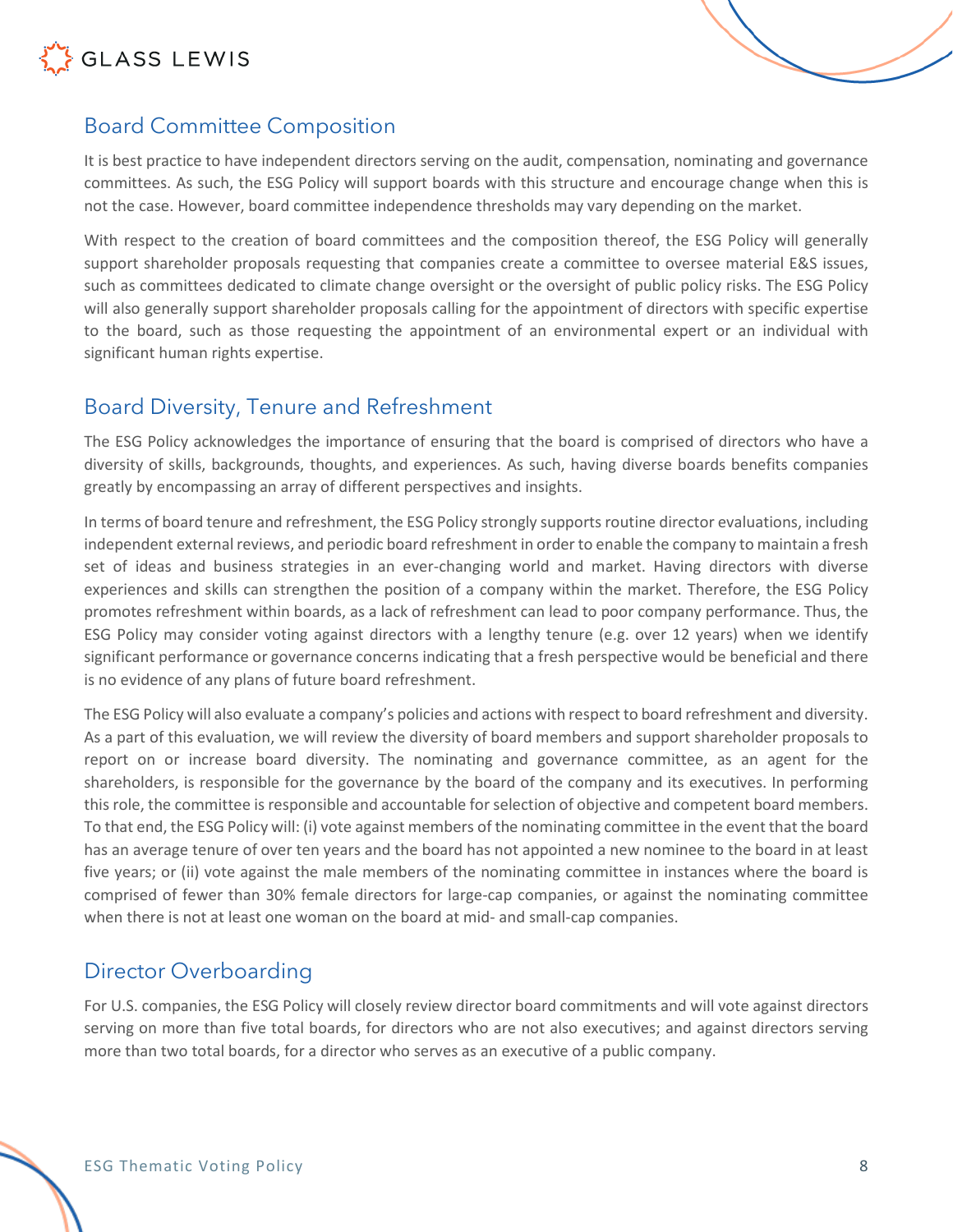

#### <span id="page-8-0"></span>Board Size

Although there is not a universally acceptable optimum board size, boards should have a minimum of five directors to ensure sufficient diversity in decision making and to enable the establishment of key committees with independent directors. Further, boards should not be composed of more than 20 directors as the board may suffer as a result of too many voices to be heard and have difficulty reaching consensus on issues with this number of members. As a result, the ESG Policy will generally vote against the chair of the nominating committee at a board with fewer than five directors or more than 20 directors.

#### <span id="page-8-1"></span>Classified Boards

The ESG Policy favors the repeal of staggered boards in favor of the annual election of directors. Staggered boards are generally less accountable to shareholders than annually elected directors to the board. In addition, the annual election of directors encourages board members to focus on protecting the interests of shareholders. Further to this, if shareholders are unsatisfied with board members the annual election of directors allows them to voice these concerns.

#### <span id="page-8-2"></span>Controlled Companies

The ESG Policy allows certain exceptions to the independence standards at controlled companies. The board's main function is to protect shareholder interests, however, when an individual, entity, or group own more than 50% of the voting shares, the interests of majority shareholders are the interests of that entity or individual. As a result, the ESG Policy does not apply the usual two-thirds independence threshold on controlled companies instead it includes the following guidelines:

- (i) As long as insiders and/or affiliates are connected to the controlling entity, the ESG Policy will accept the presence of non-independent board members.
- (ii) The compensation, nominating, and governance committees do not need to consist solely of independent directors. However, the compensation committee should not have any insider members, but affiliates are accepted.
- (iii) The board does not need an independent chair or an independent lead or presiding director.
- (iv) The audit committee should consist solely of independent directors, regardless of the controlled status of the company.

#### <span id="page-8-3"></span>Significant Shareholders

Significant shareholders are either an individual or an entity which holds between 20-50% of a company's voting power, and the ESG Policy provides that shareholders should be allowed proportional representation on the board and in committees (excluding the audit committee) based on their percentage of ownership.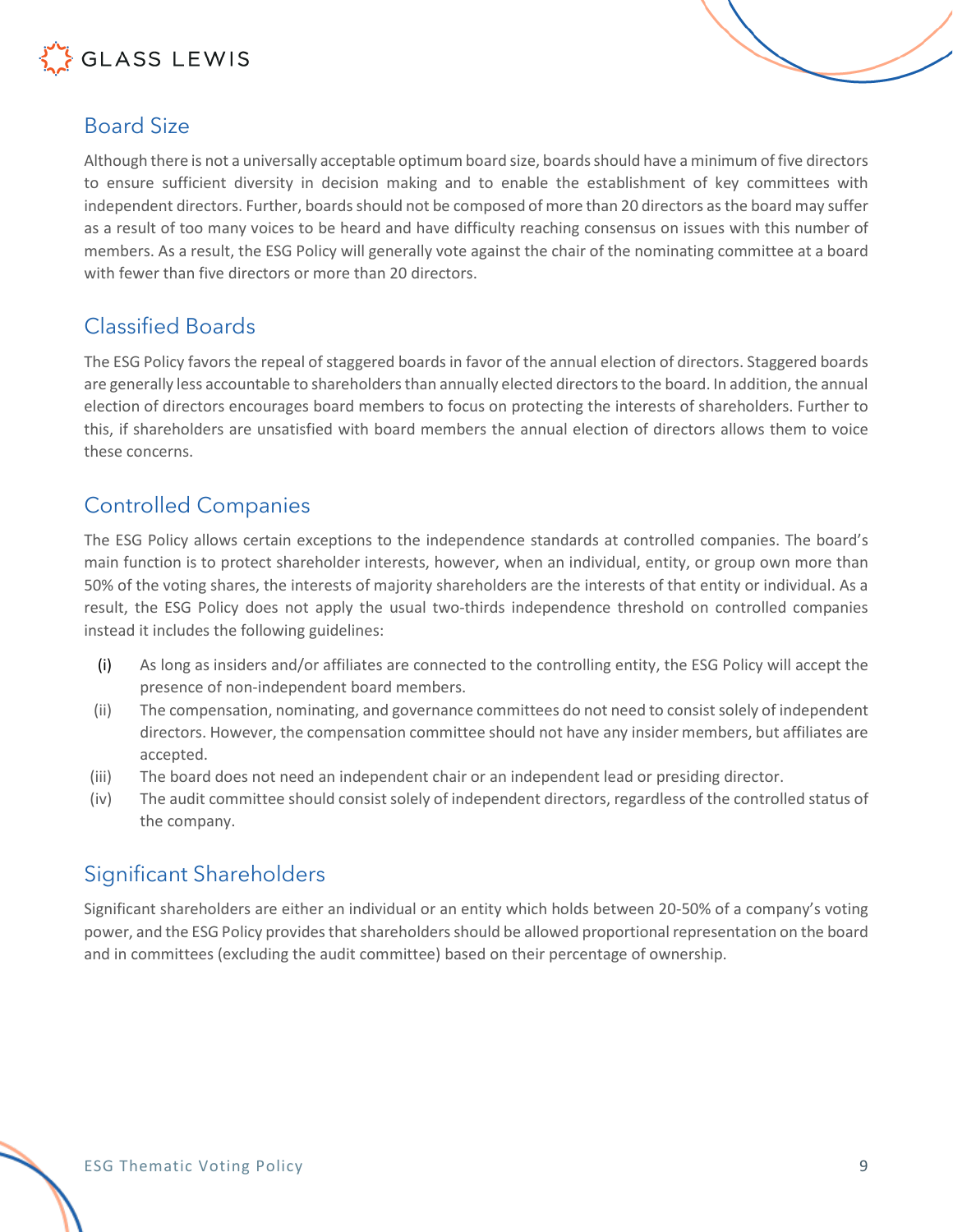



#### <span id="page-9-0"></span>Director Performance and Oversight

Board members performance and their actions in regard to performance of the board is an essential element to understanding the board's commitment to the company and to shareholders. The ESG Policy will look at the performance of individuals as directors and executives of the company and of other companies where they have served. Often a director's past conduct is indicative of future conduct and performance.

The ESG Policy will typically vote against directors who have served on boards or as executives of companies with records of poor performance, inadequate risk oversight, excessive compensation, audit or accounting-related issues, and other actions or indicators of mismanagement. However, the ESG Policy will also reevaluate the directors based on factors such as the length of time that has passed since the incident, the director's role, and the severity of the issue.

The ESG Policy also considers the oversight afforded to environmental and social issues. The ESG Policy looks to ensure that companies maintain appropriate board-level oversight of material risks to their operations, including those that are environmental and social in nature. When it is clear that these risks have not been properly managed or mitigated, the ESG Policy may vote against members of the board who are responsible for the oversight of environmental and social risks. In the absence of explicit board oversight of environmental and social issues, the ESG Policy may vote against members of the audit committee. In making these determinations, the ESG Policy will take into account the situation at hand, its effect on shareholder value, as well as any corrective action or other response made by the company.

#### <span id="page-9-1"></span>Review of Risk Management Companies

The ESG Policy evaluates the risk management function of a public company on a case-by-case basis. Companies, particularly financial firms, should have a dedicated risk committee, or a committee on the board in charge of risk oversight, as well as a chief risk officer who reports directly to that committee, not to the CEO or another executive of the company. When analyzing the risk management practices of public companies the ESG Policy takes note of any significant losses or write-downs on financial assets and/or structured transactions. In cases where a company has disclosed a sizable loss or write-down, and where the company's board-level risk committee's poor oversight contributed to the loss, the ESG Policy will recommend that shareholders vote against such committee members on that basis. In addition, in cases where a company maintains a significant level of financial risk exposure but fails to disclose any explicit form of board-level risk oversight (committee or otherwise), the ESG Policy may vote against the chair of the board on that basis.

#### <span id="page-9-2"></span>Slate Elections

In some countries, in particular Italy, companies elect their board members as a slate, whereby shareholders are unable to vote on the election of an individual director, but rather are limited to voting for or against the board as a whole. The ESG Policy will generally support the slate if no major governance or board-related concerns have been raised in the analysis, and the slate appears to support and protect the best interests of all shareholders.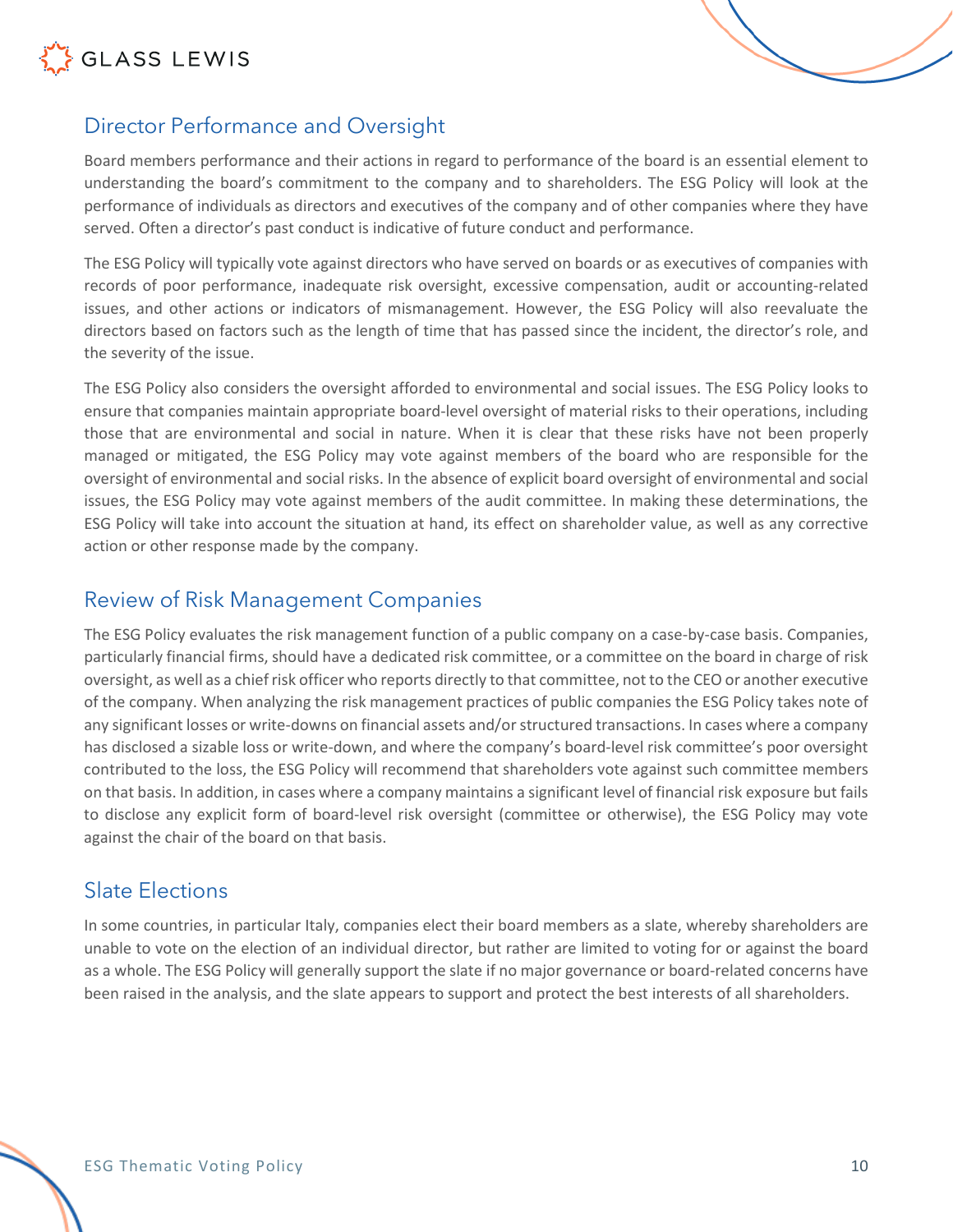

#### <span id="page-10-0"></span>Board Responsiveness

Any time 20% or more of shareholders vote contrary to the recommendation of management on compensation or director elections proposals, the board should, depending on the issue, demonstrate some level of responsiveness to address the concerns of shareholders. While the 20% threshold alone will not automatically generate a negative vote from the ESG Policy on a future proposal (e.g., to vote against a director nominee, against a remuneration proposal, etc.), it will be a contributing factor to a vote against management's recommendation in the event we determine that the board did not respond appropriately.

As a general framework, the evaluation of board responsiveness involves a review of the publicly available disclosures released following the date of the company's last annual meeting up through the publication date of the most current Proxy Paper.

#### <span id="page-10-1"></span>Separation of the Roles of CEO and Chair

The separation of the positions of CEO and chair creates a better and more independent governance structure than a combined CEO/chair position. The role of executives is to manage the business based on the course charted by the board. Executives should be in the position of reporting and answering to the board for their performance in achieving their goals as set out by the board. This would become more complicated if they too held the position of chair as it would be difficult for them to fulfil the duty of being both the overseer and policy setter when they, the CEO/chair control both the agenda and boardroom.

The ESG Policy views an independent chair as better able to oversee the executives of the company and set a proshareholder agenda without the management conflicts that a CEO and other executive insiders often face. Such oversight and concern for shareholders allows for a more proactive and effective board of directors that is better able to look out for the interests of shareholders.

Furthermore, it is the board's responsibility to select a chief executive to best serve the company and its shareholders and to replace this person when his or her duties have not been appropriately fulfilled. Such a replacement becomes more difficult and happens less frequently when the chief executive is also in the position of overseeing the board.

However, even considering the above, the ESG Policy will not vote against CEOs who also chair the board. The ESG Policy will generally support separating the positions of CEO and chair whenever the question is posed in a shareholder proposal, as in the long-term it is in the best interests of the company.

In the absence of an independent chair, the ESG Policy will support the appointment of a presiding or lead independent director with authority to set the agenda for the meeting and to lead sessions. In the case where the company has neither an independent chair nor independent lead director, the ESG Policy may vote against the chair of the governance committee.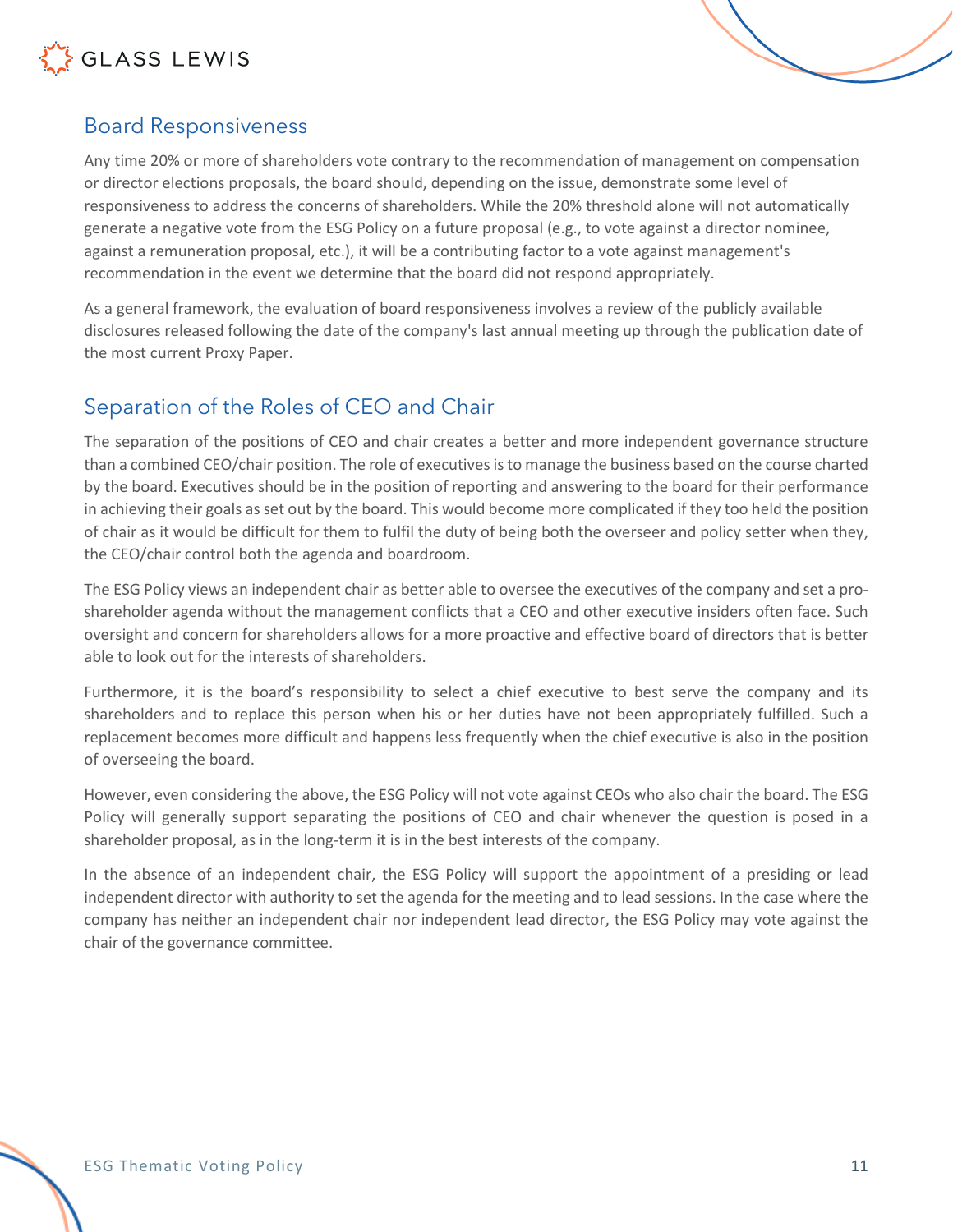



#### <span id="page-11-0"></span>Governance Following an IPO or Spin-Off

Companies that have recently completed an initial public offering ("IPO"), or spin-off should be given adequate time to fully adjust and comply with marketplace listing requirements and meet basic corporate governance standards. The ESG Policy generally allows the company a one-year period following the IPO to comply with these requirements and as such refrains from voting based on governance standards (e.g., board independence, committee membership and structure, meeting attendance, etc.).

However, there are some cases that warrant shareholder action against the board of a company that have completed an IPO or spin-off in the past year. The ESG Policy will evaluate the terms of applicable governing documents when determining the recommendations and whether the shareholders rights will be severely restricted. In order to come to a conclusion, the following points will be considered:

- 1. The adoption of anti-takeover provisions such as a poison pill or classified board;
- 2. Supermajority vote requirements to amend governing documents;
- 3. The presence of exclusive forum or fee-shifting provisions;
- 4. Whether shareholders can call special meetings or act by written consent;
- 5. The voting standard provided for the election of directors;
- 6. The ability of shareholders to remove directors without cause;
- 7. The presence of evergreen provisions in the company's equity compensation arrangements; and
- 8. The presence of a dual-class share structure which does not afford common shareholders voting power that is aligned with their economic interest.

Anti-takeover provisions can negatively impact future shareholders who (except for electing to buy or sell the stock) are unable to weigh in on matters that might negatively impact their ownership interest. In cases where the anti-takeover provision was adopted prior to the IPO, the ESG Policy may against the members of the board who served when it was adopted if the board:

- (i) Did not also commit to submit the anti-takeover provision to a shareholder vote at the company's next shareholder meeting following the IPO; or
- (ii) Did not provide a sound rationale or sunset provision for adopting the anti-takeover provision.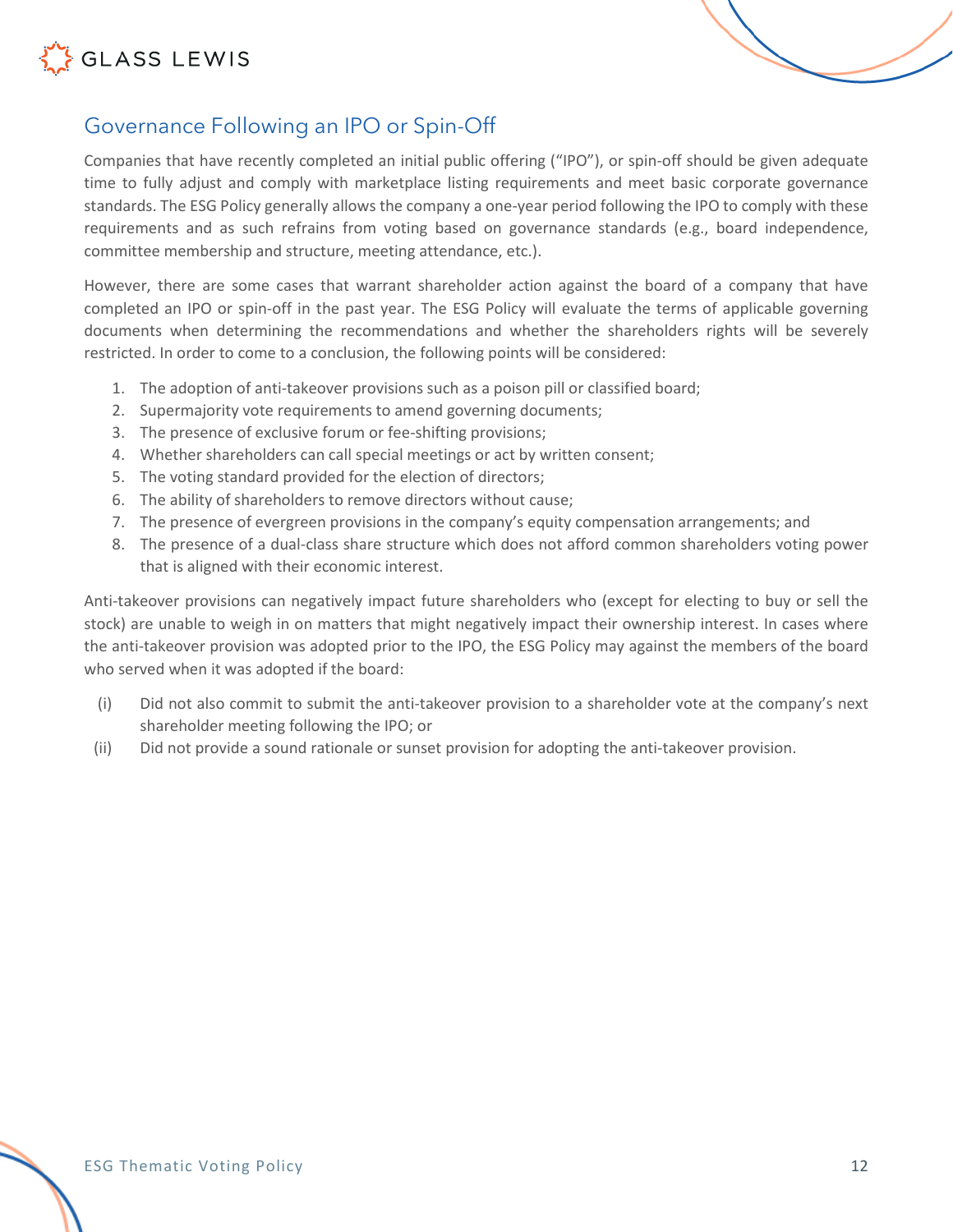

## <span id="page-12-0"></span>FINANCIAL REPORTING

#### <span id="page-12-1"></span>Accounts and Reports

Excluding situations where there are concerns surrounding the integrity of the statements/reports, the ESG Policy will generally vote for Accounts and Reports proposals.

Where the required documents have not been published at the time that the vote is cast, the ESG Policy will abstain from voting on this proposal.

#### <span id="page-12-2"></span>Income Allocation (Distribution of Dividends)

The ESG Policy will generally vote for proposals concerning companies' distribution of dividends. However, particular scrutiny will be given to cases where the company's dividend payout ratio is exceptionally low or excessively high relative to its peers, and where the company has not provided a satisfactory explanation for this disparity.

#### <span id="page-12-3"></span>Appointment of Auditors and Authority to Set Fees

The role of the auditor is crucial in protecting shareholder value. Like directors, auditors should be free from conflicts of interest and should assiduously avoid situations that require them to make choices between their own interests and the interests of the shareholders. Because of the importance of the role of the auditor, rotating auditors is an important safeguard against the relationship between the auditor and the company becoming too close, resulting in a lack of oversight due to complacency or conflicts of interest. Accordingly, the ESG Policy will vote against auditor ratification proposals in instances where it is clear that a company's auditor has not been changed for 20 or more years.

In instances where a company has retained an auditor for fewer than 20 years, the ESG Policy will generally support management's recommendation for the selection of an auditor, as well as the board's authority to fix auditor fees. However, there are a number of exceptions to this policy, and the ESG Policy will vote against the appointment of the auditor and/or the authorization of the board to set auditor fees in the following scenarios:

- The independence of an incumbent auditor or the integrity of the audit has been compromised.
- Audit fees combined with audit-related fees total less than one-half of total fees.
- There have been any recent restatements or late filings by the company and responsibility for such can be attributed to the auditor (e.g., a restatement due to a reporting error).
- The company has aggressive accounting policies.
- The company has poor disclosure or lack of transparency in financial statements.
- There are other relationships, or issues of concern, with the auditor that might suggest a conflict of interest.
- The company is changing auditors as a result of a disagreement between the company and the auditor on a matter of accounting principles or practices, financial statement disclosure, or auditing scope or procedures.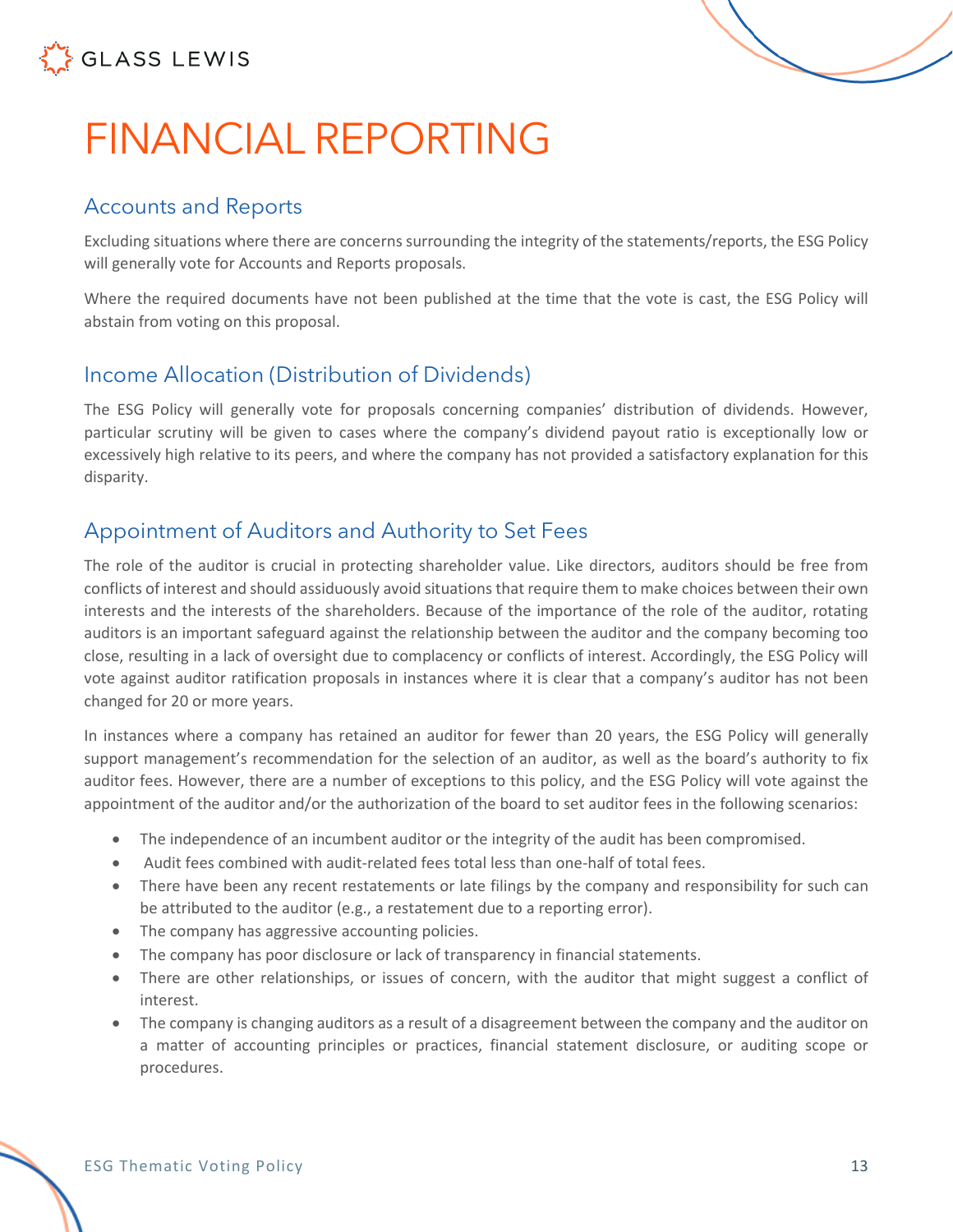

# <span id="page-13-0"></span>**COMPENSATION**

#### <span id="page-13-1"></span>Compensation Reports and Compensation Policies

Depending on the market, compensation report and policy vote proposals may be either advisory or binding, e.g. in the UK a non-binding compensation report based upon the most recent fiscal year is voted upon annually, and a forward-looking compensation policy will be subject to a binding vote every three years.

In all markets company filings are evaluated closely to determine how well information pertinent to compensation practices has been disclosed, the extent to which overall compensation is tied to performance, which performance metrics have been employed, as well as how the company's remuneration practices compare to that of its peers.

The ESG Policy will vote against the approval of a compensation report or policy in the following scenarios:

- There is a significant disconnect between pay and performance;
- Performance goals and metrics are inappropriate or insufficiently challenging;
- There is a lack of disclosure regarding performance metrics as well as a lack of clarity surrounding the implementation of these metrics.
- Short-term (e.g., generally less than three year) performance measurement is weighted excessively in incentive plans;
- Excessive discretion is afforded to, or exercised by, management or the Compensation Committee to deviate from defined performance metrics and goals in determining awards;
- Ex gratia or other non-contractual payments have been made and the reasoning for this is inadequate.
- Guaranteed bonuses are established;
- Egregious or excessive bonuses, equity awards or severance payments have been granted;
- Excessive increases (e.g. over 10%) in fixed payments, such as salary or pension entitlements, that are not adequately justified
- Where there is an absence of structural safeguarding mechanisms such as clawback and malus policies included in the Incentive plan.

The ESG Policy also conducts a further level of analysis by looking at compensation issues as they relate to environmental and social criteria as well as other issues relevant to good corporate governance practices. Specifically, the ESG Policy will vote against compensation plans where a company has both failed to provide an adequate link between pay and performance, and the company has neglected to incentivize environmental and social performance. In instances where a company has received a Pay-for-Performance grade of "D" or "F" and Glass Lewis' standard policy has recommended in favor of the plan, the ESG Policy will vote against say-on-pay proposals where sustainability is not an explicit consideration for companies when awarding executive compensation. The ESG Policy will also support shareholder resolutions requesting the inclusion of sustainability metrics in executive compensation plans.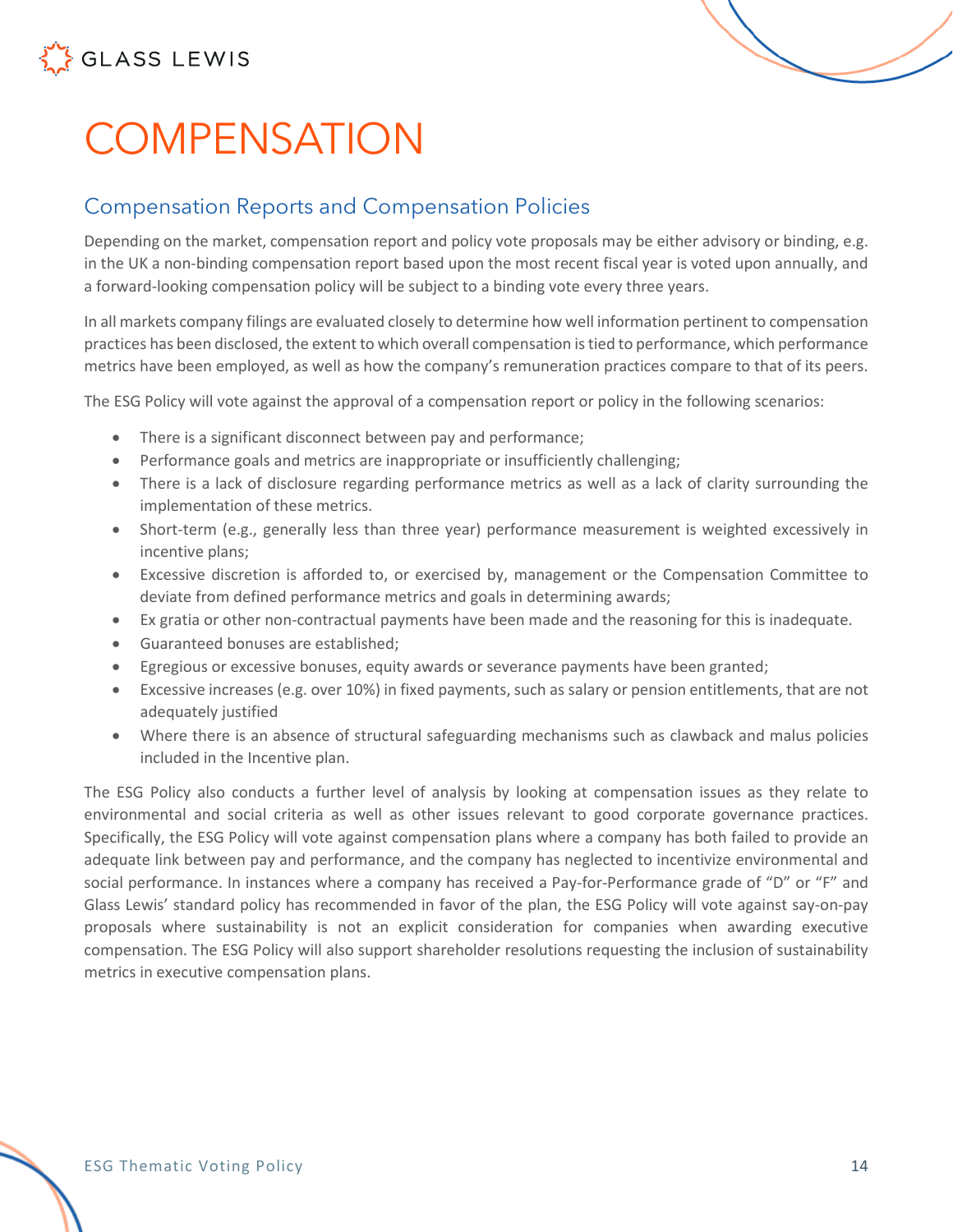### GLASS LEWIS



### <span id="page-14-0"></span>Long Term Incentive Plans

The ESG Policy recognizes the value of equity-based incentive programs. When used appropriately, they provide a means of linking an employee's pay to a company's performance, thereby aligning their interests with those of shareholders. In addition, equity-based compensation is an effective way to attract, retain and motivate key employees.

In order to allow for meaningful shareholder review, incentive programs should generally include:

- (i) specific and appropriate performance goals;
- (ii) a maximum award pool; and
- (iii) a maximum award amount per employee.

In addition, the payments made should be reasonable relative to the performance of the business and total compensation paid to those included under the plan should be in line with compensation paid by the company's peers.

#### <span id="page-14-1"></span>Performance-Based Equity Compensation

The ESG Policy supports performance-based equity compensation plans for senior executives; where it is warranted by both their performance, and that of the company. While it is unnecessary to base equity-based compensation for all employees to company performance, placing such limitations on grants to senior executives is considered advisable (although in specific scenarios equity-based compensation granted to senior executives without performance criteria is acceptable under Glass Lewis guidelines, such as in the case of moderate incentive grants made in an initial offer of employment). While it is not uncommon for a board to state that tying equity compensation to performance goals may hinder them in attracting, and retaining, talented executives, the ESG Policy takes the stance that performance – based compensation aids in aligning executive interests to that of shareholders, and as such will support the company in achieving its objectives.

The ESG Policy will generally vote in favor of all performance-based option or share schemes; with the exception of plans that include a provision to allow for the re-testing of performance conditions; for which a vote against is recommended.

#### <span id="page-14-2"></span>Director Compensation

The ESG Policy supports non-employee directors receiving an appropriate form, and level, of compensation for the time and effort they spend serving on the board and its committees; and director fees being at a level that allows a company to retain and attract qualified individuals. The ESG Policy compares the cost of director compensation to that of peer companies with similar market capitalizations in the same country so that compensation plans may be evaluated thoroughly, and a fair vote outcome reached.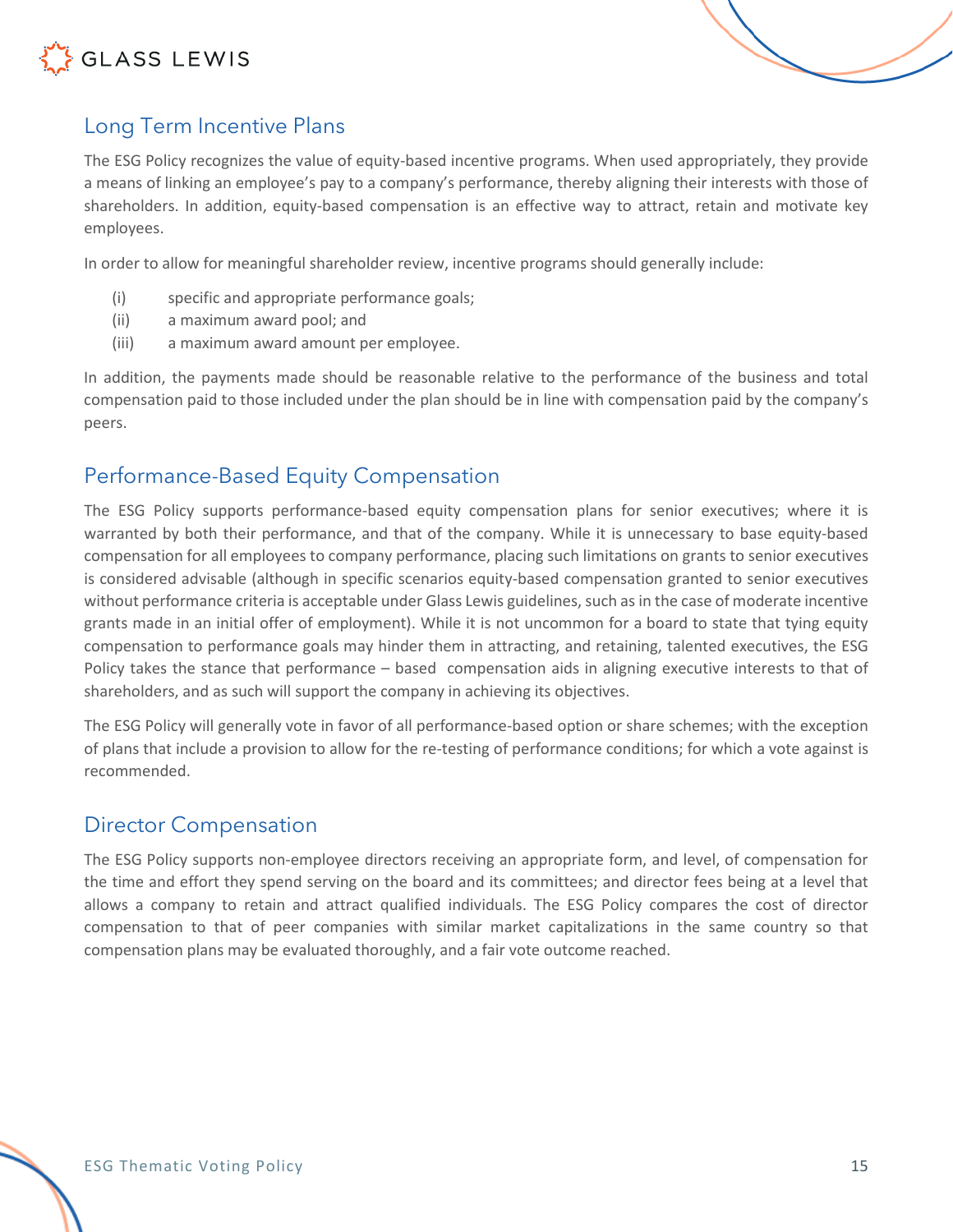### GLASS LEWIS



#### <span id="page-15-0"></span>Retirement Benefits for Directors

The ESG Policy will typically vote against the granting of retirement benefits to non-executive directors. Such extended payments can impair the objectivity and independence of these board members. Initial, and annual fees should be of a level that provides appropriate compensation to directors throughout their service to the company.

#### <span id="page-15-1"></span>Limits on Executive Compensation

As a general rule, shareholders should not seek to micromanage executive compensation programs. Such matters should be left to the board's compensation committee. The election of directors, and specifically those who sit on the compensation committee, is viewed as an appropriate mechanism for shareholders to express their support, or disapproval, of board policy on this issue. Further, companies whose pay-for-performance is in line with their peers should be granted the flexibility to compensate their executives in a manner that drives sustainable growth. However, the ESG Policy favors performance-based compensation as an effective means of motivating executives to act in the best interests of shareholders. Performance-based compensation may be limited if a chief executive's pay is capped at a low level rather than flexibly tied to the performance of the company.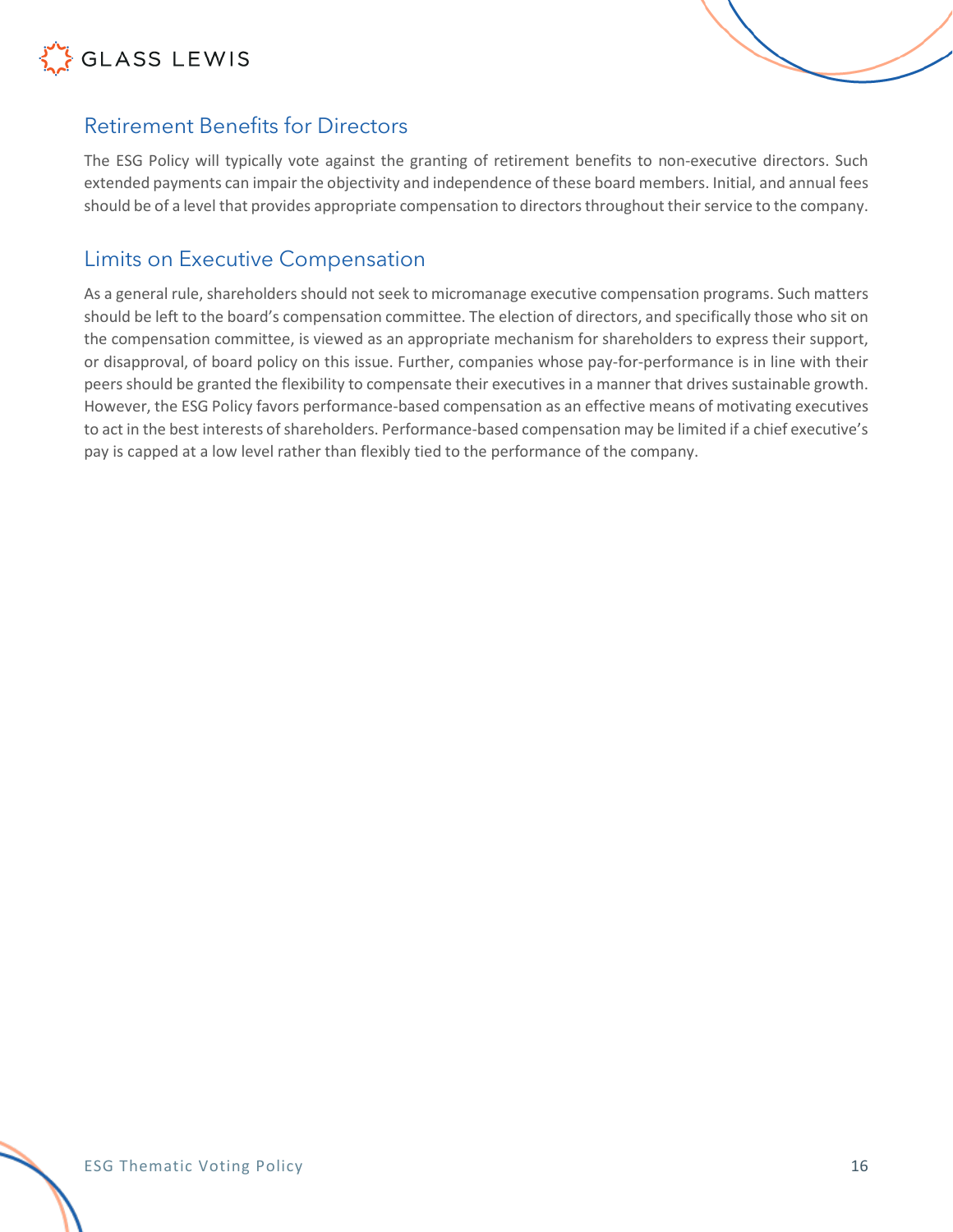

## <span id="page-16-0"></span>GOVERNANCE STRUCTURE

#### <span id="page-16-1"></span>Amendments to the Articles of Association

The ESG Policy will evaluate proposed amendments to a company's articles of association on a case-by-case basis. The ESG Policy is generally opposed to bundling several amendments under a single proposal as it prevents shareholders from evaluating each amendment on its own merits. In cases, where it is a bundled amendment, the ESG Policy will evaluate each amendment individually and only support the proposal if, in the aggregate, the amendments are in the best interests of shareholders.

#### <span id="page-16-2"></span>Anti-Takeover Measures

#### <span id="page-16-3"></span>Multi-class Share Structure

The ESG Policy views multi-class share structures as not in the best interests of shareholders and instead is in favor of one vote per share. This structure operates as a safeguard for common shareholders by ensuring that those who hold a significant minority of shares are still able to weigh in on issues set forth by the board. The economic stake of each shareholder should match their voting power and that no small group of shareholders, family or otherwise, should have differing voting rights from those of all other shareholders.

The ESG Policy considers a multi-class share structure as having the potential to negatively impact the overall corporate governance of a company. Companies should have share class structures that protect the interests of non-controlling shareholders as well as any controlling entity. Therefore, the ESG Policy will generally vote in favor of proposals to eliminate multi-class share structures. Similarly, the ESG Policy will typically vote against proposals to adopt a new class of common stock.

#### <span id="page-16-4"></span>Cumulative Voting

When voting on cumulative voting proposals, the ESG Policy will factor in the independence of the board and the company's governance structure. Cumulative voting is often found on ballots at companies where independence is lacking and where the appropriate balances favoring the interests of shareholders are not in place. However, cumulative voting increases the ability of minority shareholders to elect a director by allowing shareholders to cast as many shares of stock they own multiplied by the number of directors to be elected. Cumulative voting allows shareholders to cast all their votes for one single nominee, or a smaller number of nominees than up for election, thereby raising the likelihood of electing one or more of their preferred nominees to the board. Accordingly, cumulative voting generally acts as a safeguard for shareholders by ensuring that those who hold a significant minority of shares can elect a candidate of their choosing to the board. As a result, the ESG Policy will typically vote in favor proposals concerning cumulative voting.

However, in the case that a company has adopted a true majority vote standard (i.e., where a director must receive a majority of votes cast to be elected, as opposed to a modified policy indicated by a resignation policy only), the ESG Policy will vote against cumulative voting proposals due to the incompatibility of the two election methods. For companies, that have not adopted the true majority vote standard but have some form of majority voting, the ESG Policy will also recommend voting against cumulative voting proposals if the company has also not adopted anti-takeover provisions and has been responsive to shareholders.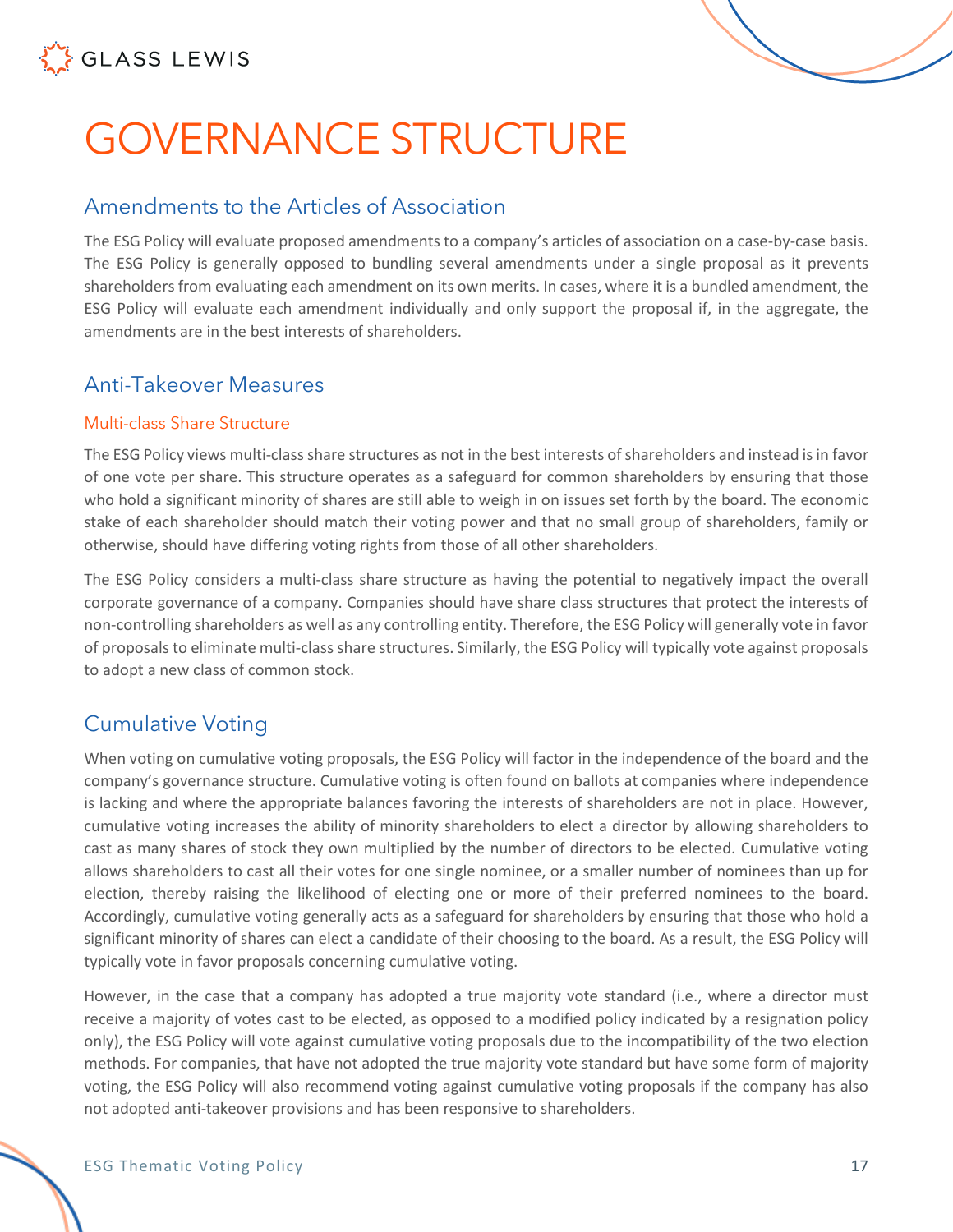

In instances where a company has not adopted majority voting standards and is facing both an election on the adoption of majority voting and a proposal to adopt cumulative voting, the ESG Policy will support only the majority voting proposal.

#### <span id="page-17-0"></span>Fair Price Provision

Fair price provisions, which are rare, require that certain minimum price and procedural requirements to be observed by any party that acquires more than a specified percentage of a corporation's common stock. The intention of this provision is to protect minority shareholder value when an acquirer seeks to accomplish a merger or other transaction which would eliminate or change the rights of the shareholder. Fair price provisions sometimes protecting the rights of shareholders in a takeover situation. However, more often than not they act as an impediment to takeovers, potentially limiting gains to shareholders from a variety of transactions that could potentially increase share price. As a result, the ESG Policy will generally vote to fair price provisions.

#### <span id="page-17-1"></span>Supermajority Vote Requirements

The ESG Policy favors a simple majority voting structure except where a supermajority voting requirement is explicitly intended to protect the rights of minority shareholders in a controlled company. In the case of noncontrolled companies, supermajority vote requirements act as impediments to shareholder action on ballot items that are critical to their interests. For example, supermajority vote requirements can strongly limit the voice of shareholders in making decisions on critical matters such as the selling of the business. Supermajority vote requirements can also allow small groups of shareholders to overrule and dictate the will of the majority of shareholders. Thus, having a simple majority is appropriate for protecting the rights of all shareholders.

#### <span id="page-17-2"></span>Poison Pills (Shareholder Rights Plan)

The ESG Policy will generally oppose companies' adoption of poison pills, as they can reduce management accountability by substantially limiting opportunities for corporate takeovers. As a result, rights plans can prevent shareholders from receiving a buy-out premium for their stock. Generally, the ESG Policy will vote against these plans to protect shareholders' financial interests. While boards should be given wide latitude in directing the activities of the company and charting the company's course, on an issue such as this where the link between the financial interests of shareholders and their right to consider and accept buyout offers is so substantial, shareholders should be allowed to vote on whether or not they support such a plan's implementation. In certain limited circumstances, the ESG Policy will support a limited poison pill to accomplish a particular objective, such as the closing of an important merger, or a pill that contains what we believe to be a reasonable 'qualifying offer' clause.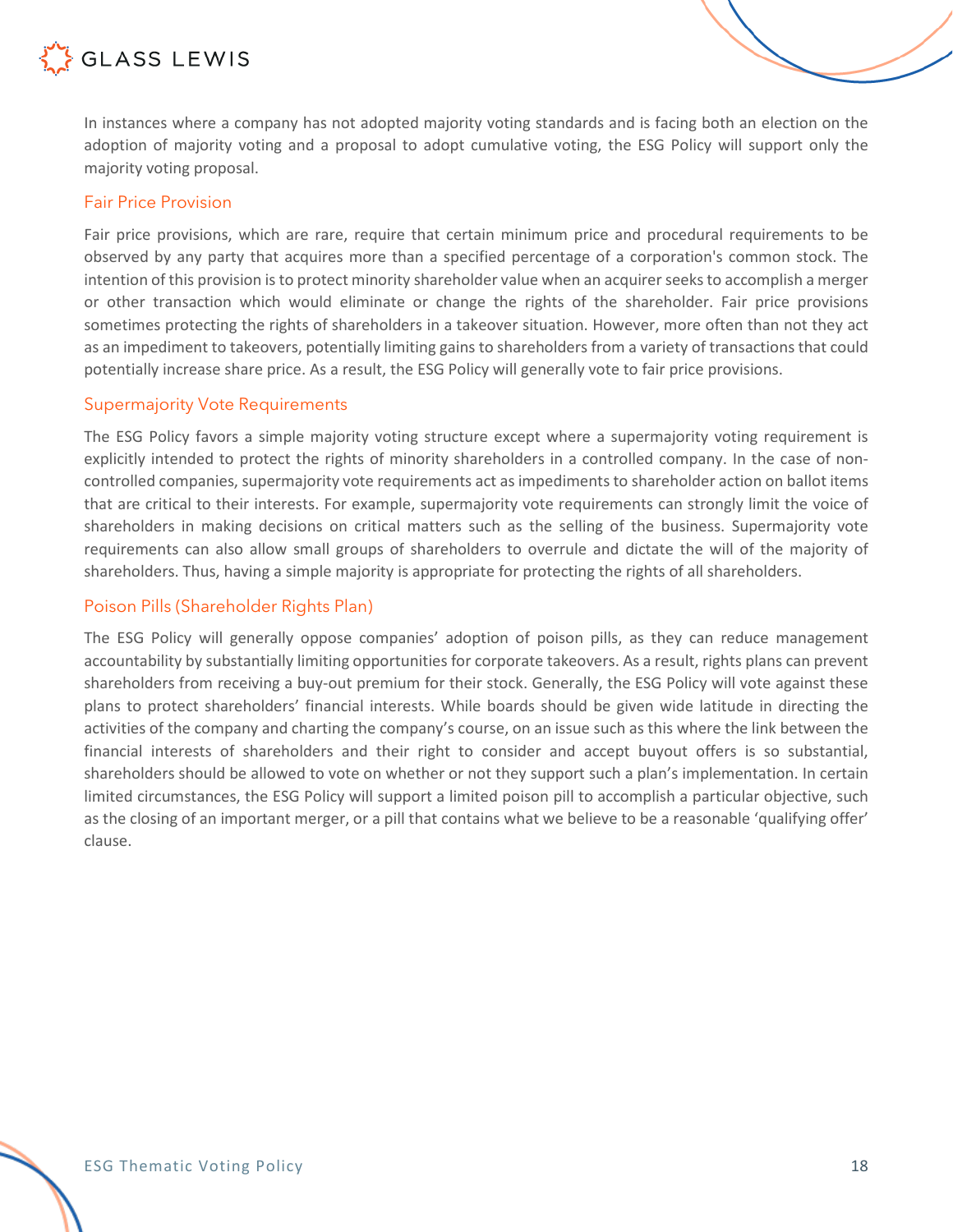### GLASS LEWIS

<span id="page-18-0"></span>

Adequate capital stock is important to a company's operation. When analyzing a request for additional shares, the ESG Policy will typically review four common reasons why a company may need additional capital stock:

| 1. Stock Split                          | Three Metrics:                                    |  |
|-----------------------------------------|---------------------------------------------------|--|
|                                         | (a) Historical stock pre-split price (if any)     |  |
|                                         | (b) Current price relative to the company's       |  |
|                                         | most common trading price over the past           |  |
|                                         | 52 weeks                                          |  |
|                                         | (c) Some absolute limits on stock price (that     |  |
|                                         | will either make the split appropriate or         |  |
|                                         | would produce an unreasonable price)              |  |
| 2. Shareholder Defenses                 | Additional authorized shares could be used to     |  |
|                                         | bolster takeover defenses such as a poison pill.  |  |
|                                         | The proxy filings often discuss the usefulness of |  |
|                                         | additional shares in defending against a hostile  |  |
|                                         | takeover.                                         |  |
| 3.<br><b>Financing for Acquisitions</b> | Examine whether the company has a history of      |  |
|                                         | using stock for acquisitions and attempts to      |  |
|                                         | determine what levels of stock have generally     |  |
|                                         | been required to accomplish such transactions.    |  |
| <b>Financing for Operations</b><br>4.   | Review the company's cash position and its        |  |
|                                         | ability to secure financing through borrowing or  |  |
|                                         | other means.                                      |  |

The ESG Policy will generally support proposals when a company could reasonably use the requested shares for financing, stock splits and stock dividends, as having adequate shares to allow management to make quick decisions and effectively operate the business is critical. The ESG Policy favors that, when a company is undertaking significant transactions, management will justify its use of additional shares rather than providing a blank check in the form of large pools of unallocated shares available for any purpose.

Generally, the ESG Policy will support proposals to increase authorized shares up to 100% of the number of shares currently authorized unless, after the increase the company would be left with less than 30% of its authorized shares outstanding. In markets where such authorities typically also authorize the board to issue new shares without separate shareholder approval, the ESG Policy applies the policy described below on the issuance of shares.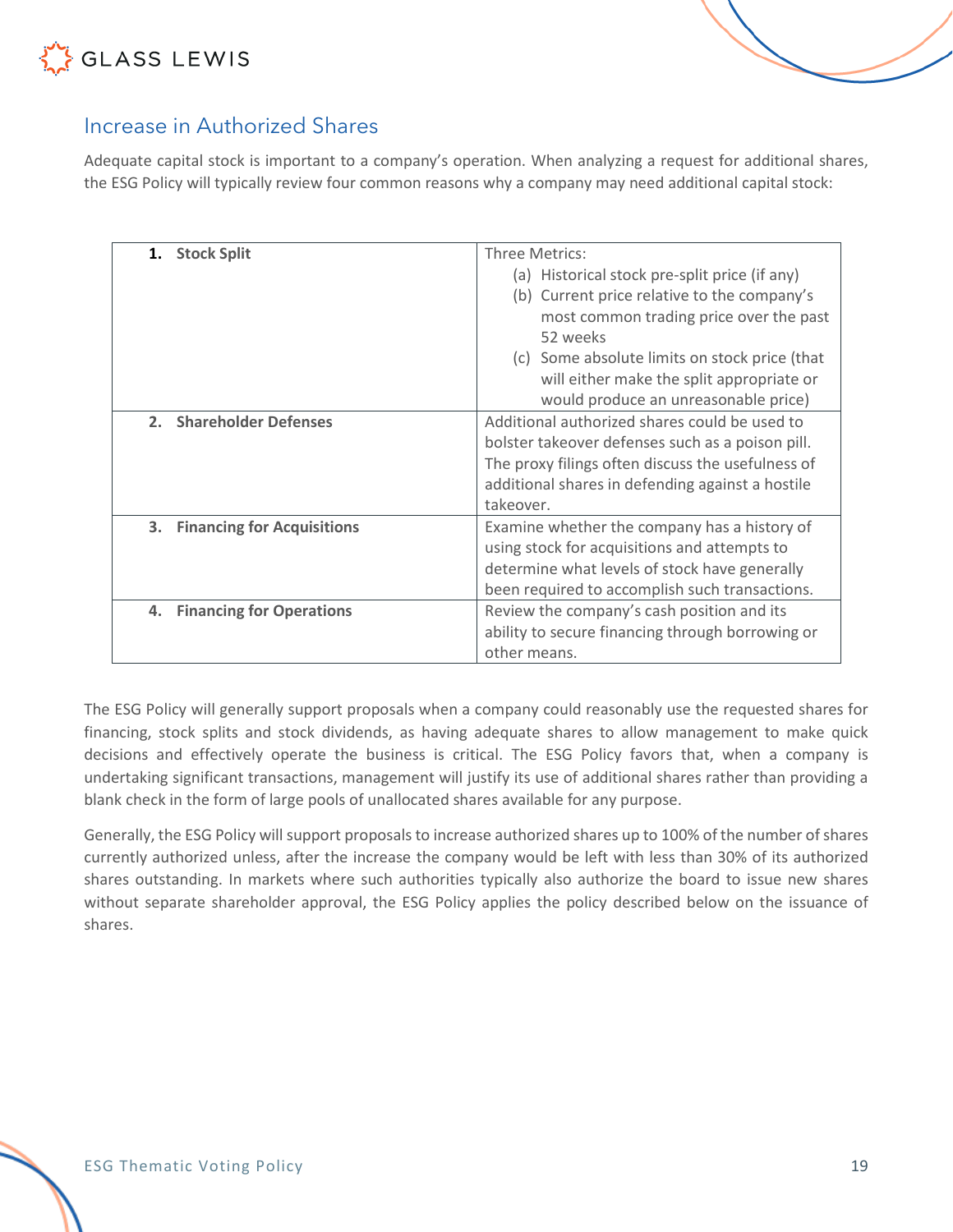

#### <span id="page-19-0"></span>Issuance of Shares

The issuance of additional shares generally dilutes existing shareholders in most circumstances. Further, the availability of additional shares, where the board has discretion to implement a poison pill, can often serve as a deterrent to interested suitors. In cases where a company has not detailed a plan for use of the proposed shares, or where the number of shares far exceeds those needed to accomplish a detailed plan, the ESG Policy will typically vote against the authorization of additional shares. In the case of a private placement, the ESG Policy will also factor in whether the company is offering a discount to its share price.

Generally, the ESG Policy will support proposals to authorize the board to issue shares (with pre-emptive rights) when the requested increase is equal to or less than the current issued share capital. The authority of these shares should not exceed five years unless that is the market best practice. In accordance with the different market practices, the specific thresholds for share issuance can vary. And, as a result, the ESG Policy will vote on these proposals on a case-by-case basis.

The ESG Policy will also generally support proposals to suspend pre-emption rights for a maximum of 5-20% of the issued ordinary share capital of the company, depending on best practice in the country in which the company is located. This authority should not exceed five years, or less for some countries.

#### <span id="page-19-1"></span>Repurchase of Shares

The ESG Policy typically supports proposals to repurchase shares when the plan includes the following provisions:

- (i) A maximum number of shares which may be purchased (typically not more than 10-15% of the issued share capital); and
- (ii) A maximum price which may be paid for each share (as a percentage of the market price).

#### <span id="page-19-2"></span>Reincorporation

A company is in the best position to determine the appropriate jurisdiction of incorporation. The ESG Policy will factor in several elements when a management proposal to reincorporate the company is put to vote. These elements include reviewing the relevant financial benefits, generally related to incorporate tax treatment, as well as changes in corporate governance provisions, especially those related to shareholder rights, resulting from the change in domicile. In cases where the financial benefits are too small to be meaningful and there is a decrease in shareholder rights, the ESG Policy will vote against the transaction.

#### <span id="page-19-3"></span>Tax Havens

The ESG Policy evaluates a company's potential exposure to risks related to a company's tax haven policies on an as-needed basis and will support shareholder proposals requesting that companies report on the risks associated with their use of tax havens or that request that companies adopt policies to discontinue operations or withdraw from tax havens. The ESG Policy will also vote against reincorporation proposals when companies have proposed to redomicile in known tax havens.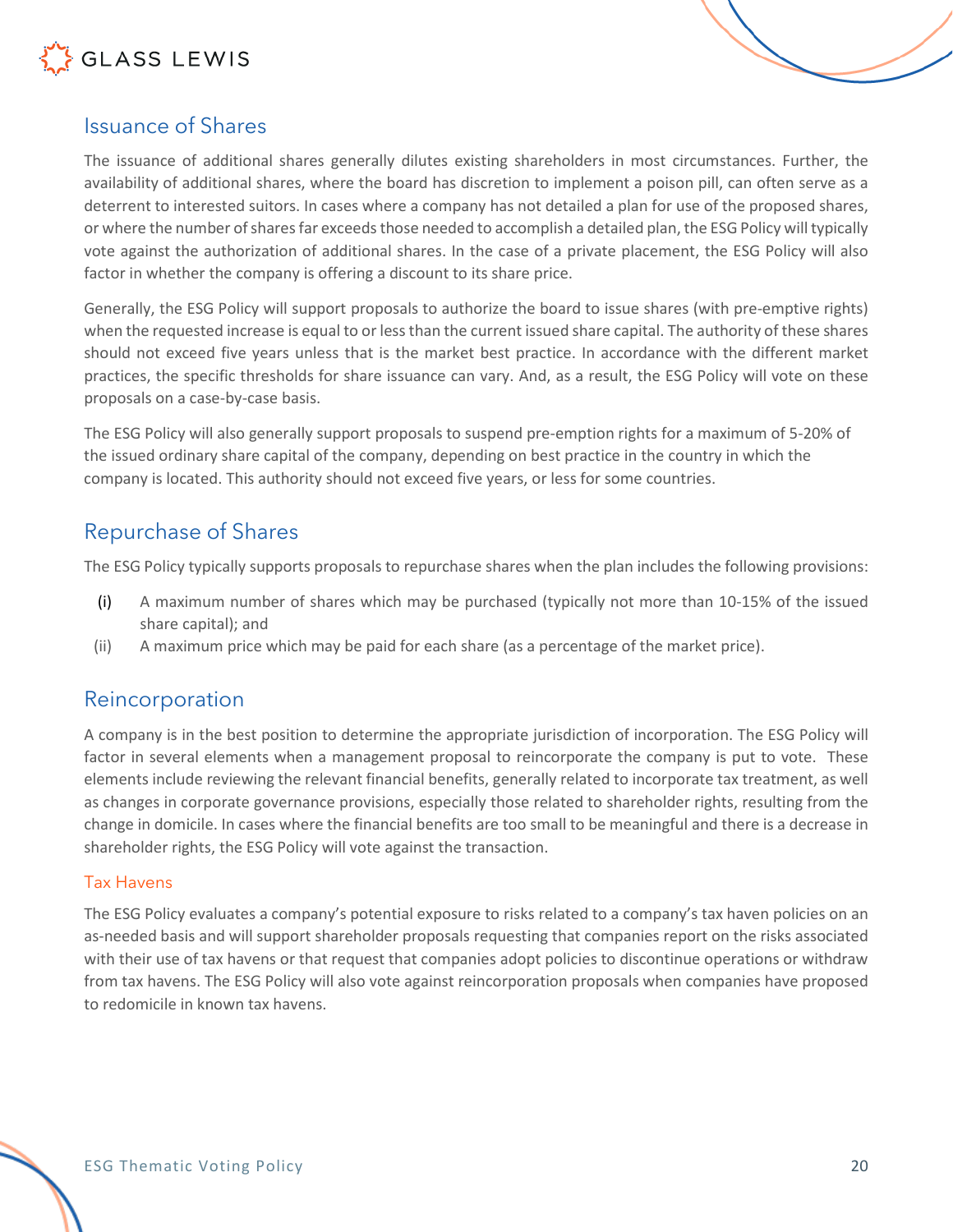

<span id="page-20-0"></span>

Typically, the ESG Policy will vote against provisions that would require advance notice of shareholder proposals or of director nominees. Advance notice requirements typically range between three to six months prior to the annual meeting. These requirements often make it impossible for a shareholder who misses the deadline to present a shareholder proposal or director nominee that may be in the best interests of the company. Shareholders should be able to review and vote on all proposals and director nominees and are able to vote against proposals that appear with little prior notice. Therefore, by setting advance notice requirements it limits the opportunity for shareholders to raise issues that may arise after the window closes.

#### <span id="page-20-1"></span>Transaction of Other Business

In general, the ESG Policy will vote against proposals that put the transaction of other business items proposal up for vote at an annual or special meeting, as granting unfettered discretion is unwise.

#### <span id="page-20-2"></span>Anti-Greenmail Proposals

The ESG Policy will support proposals to adopt a provision preventing the payment of greenmail, which would serve to prevent companies from buying back company stock at significant premiums from a certain shareholder. The anti-greenmail provision helps to protect the company as it requires that a majority of shareholders other than the majority shareholder approve the buyback, thus, eliminating cases where a majority shareholder could attempt to charge a board a large premium for the shares.

#### <span id="page-20-3"></span>Virtual-Only Shareholder Meetings

A growing number of companies have elected to hold shareholder meetings by virtual means only. The ESG Policy supports companies allowing a virtual option alongside an in-person meeting, so long as the shareholder interests are not compromised. Without proper controls, conducting a virtual-only meeting of shareholders could eliminate or significantly limit the rights of shareholders to confront, and ask management on any concerns they may have. When companies decide to only hold virtual-only meetings, the ESG Policy will examine the level of disclosure provided by the company on the virtual meeting procedures and may vote against members of the nominating and governance committee if the company does not provide disclosure assuring that shareholders will be afforded the same rights and opportunities to participate as they would at an in-person meeting.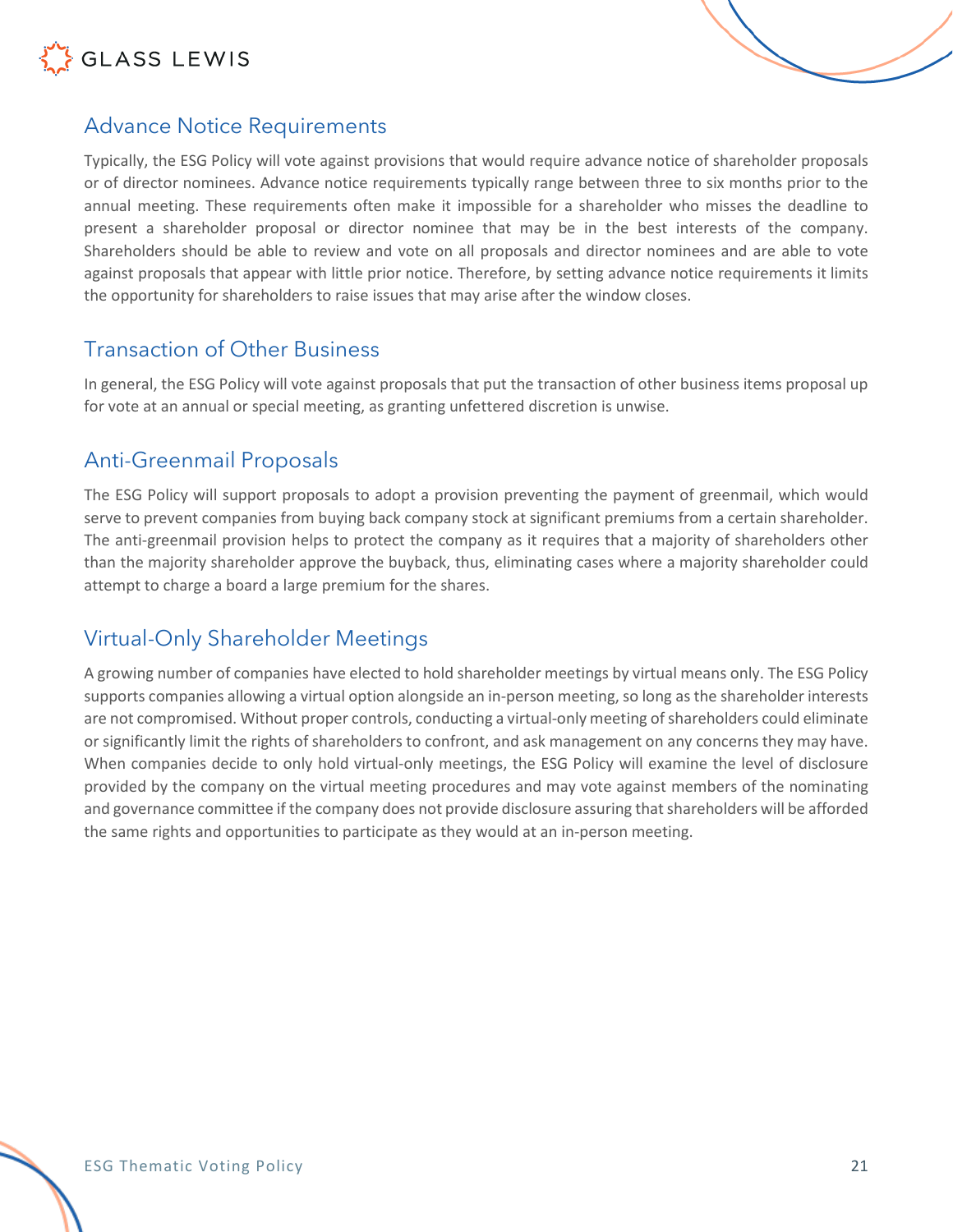# <span id="page-21-0"></span>MERGERS, ACQUISITIONS & CONTESTED MEETINGS

For merger and acquisition proposals, the ESG Policy undertakes a thorough examination of all elements of the transactions and determine the transaction's likelihood of maximizing shareholder return. In order to make a voting recommendation, the ESG Policy will examine the process conducted, the specific parties and individuals involved in negotiating an agreement, as well as the economic and governance terms of the proposal.

In the case of contested merger situations, or board proxy fights, the ESG Policy will evaluate the plan presented by the dissident party and how, if elected, it plans to enhance or protect shareholder value. The ESG Policy will also consider any concerns presented by the board, including any plans for improving the performance of the company, when making the ultimate recommendation. In addition, the ESG Policy will support shareholder proposals asking a company to consider the effects of a merger, spin-off, or other transaction on its employees and other stakeholders.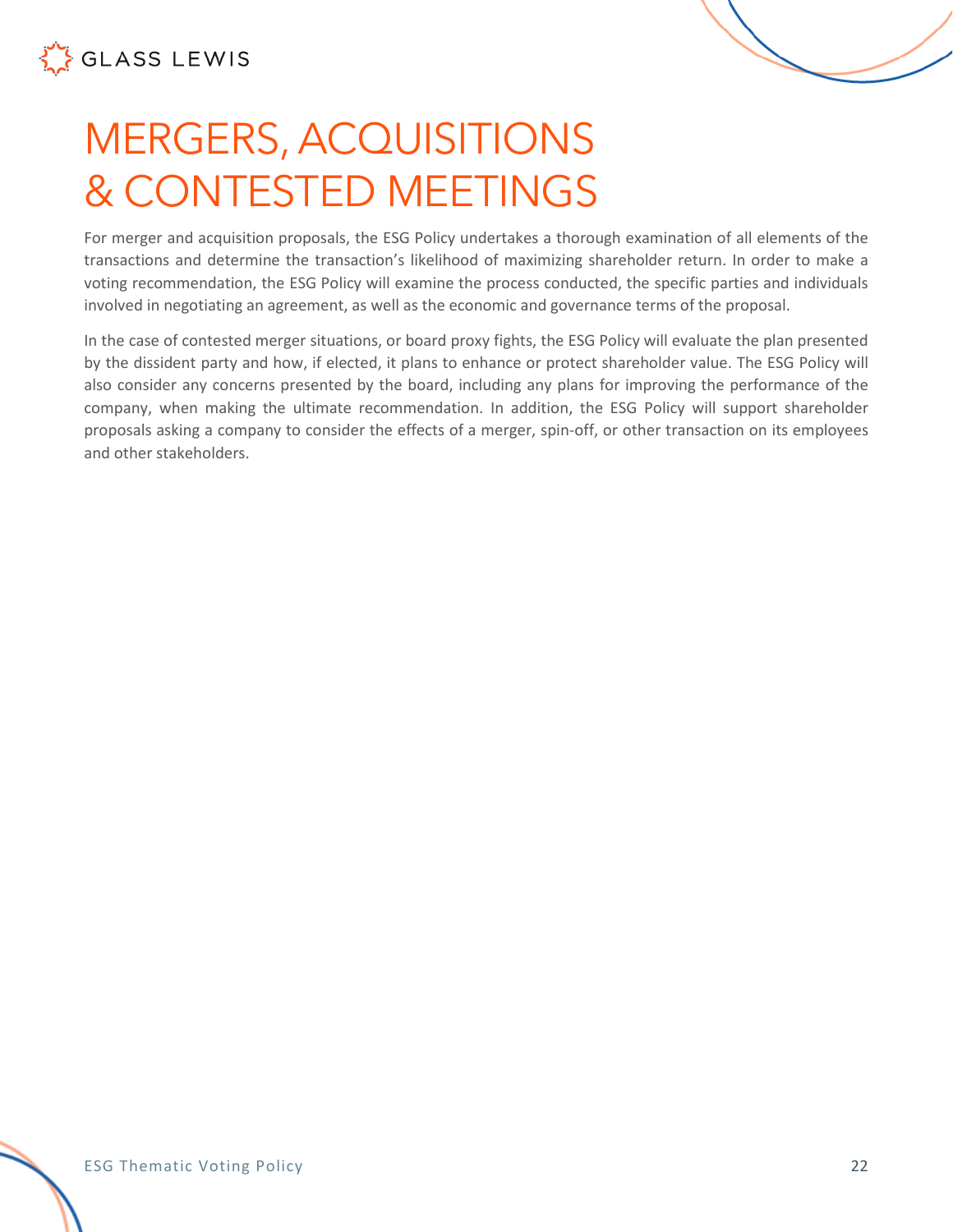

## <span id="page-22-0"></span>SHAREHOLDER PROPOSALS

The ESG Policy has a strong emphasis on enhancing the environmental, social and governance performance of companies. Accordingly, the ESG Policy will be broadly supportive of environmental and social shareholder proposals aimed at enhancing a company's policies and performance with respect to such issues. The ESG Policy will also vote in a manner that promotes enhanced disclosure and board accountability. In extraordinary cases when companies have failed to adequately mitigate risks stemming from environmental or social practices, the ESG Policy may vote against:

- (i) ratification of board and/or management acts;
- (ii) approving a company's accounts and reports and/or;
- (iii) relevant directors.

#### <span id="page-22-1"></span>Environmental Proposals

The ESG Policy will generally support proposals regarding the environment, in particular, those seeking improved sustainability reporting and disclosure about company practices which impact the environment. The ESG Policy will vote in favor of increased disclosure of a company's environmental risk through company-specific disclosure as well as compliance with international environmental conventions and adherence to environmental principles. Similarly, the ESG Policy will support proposals requesting companies develop greenhouse gas emissions reduction goals, comprehensive recycling programs, and other proactive means to mitigate a company's environmental footprint.

The ESG Policy will also vote for proposals seeking that companies provide certain disclosures or adopt certain policies related to mitigating their climate change-related risks. For example, regardless of industry, the ESG Policy will support proposals requesting that companies disclose information concerning their scenario analyses or that request the company provide disclosure in line with certain reporting recommendations, such as those promulgated by the Financial Stability Board's Task Force on Climate-related Financial Disclosures ("TCFD"). Further, the ESG Policy will support proposals requesting that a company consider energy efficiency and renewable energy sources in its project development and overall business strategy.

With respect to issues related to bioengineering and nanotechnology, the ESG Policy will carefully scrutinize any proposals requesting that a company adopt a policy concerning these matters. In general, the ESG Policy support proposals that seek additional reporting on these topics, as well as the development of safety standards to regulate their use.

The ESG Policy will evaluate a company's impact on the environment, in addition to the regulatory risk a company may face by not adopting environmentally responsible policies. Further, the ESG Policy will consider voting against directors for not appropriately overseeing environmental risk.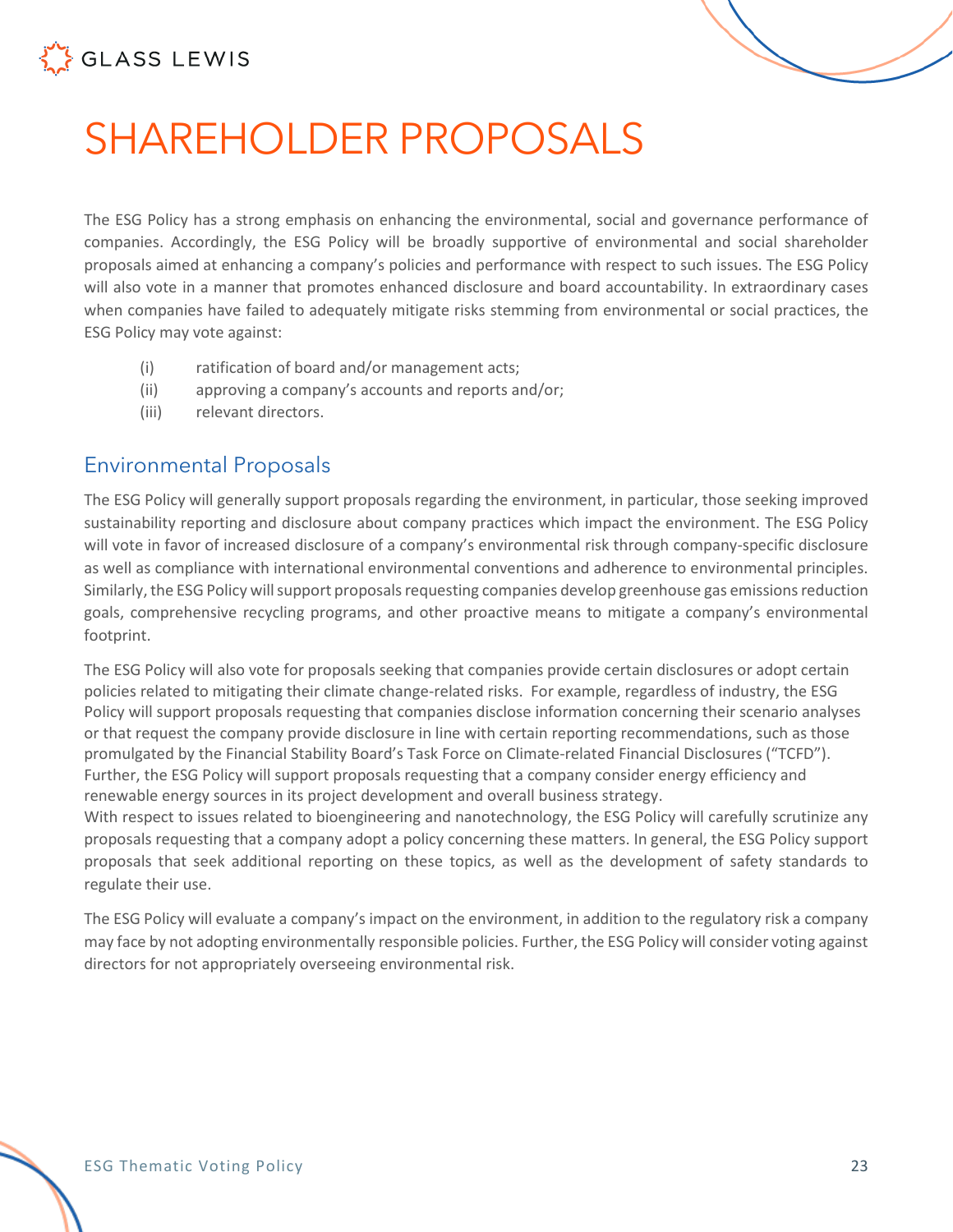

#### <span id="page-23-0"></span>Social Proposals

The ESG Policy will support proposals requesting that a company develop sustainable business practices, such as animal welfare policies, human rights policies, and fair lending policies. Furthermore, the ESG Policy will support reporting and reviewing a company's political and charitable spending as well as its lobbying practices. In addition, the ESG Policy will support proposals requesting that companies cease political spending or associated activities.

The ESG Policy will also generally support enhancing the rights of workers, as well as considering the communities and broader constituents in the areas in which companies do business. Accordingly, the ESG Policy will generally vote for proposals requesting that companies provide greater disclosure regarding impact on local stakeholders, workers' rights and human rights in general. In addition, the ESG Policy will support proposals for companies to adopt or comply with certain codes of conduct relating to labor standards, human rights conventions, and corporate responsibility at large. The ESG Policy will also support proposals requesting independent verification of a company's contractors' compliance with labor and human rights standards. In addition, the ESG Policy supports the International Labor Organization standards and encourage companies to adopt such standards in its business operations.

The ESG Policy will provide for a review of the performance and oversight of certain directors in instances in which a company is found to have violated international human rights standards. Pursuant to the ESG Policy, if directors have not adequately overseen the overall business strategy of the company to ensure that basic human rights standards are met or if a company is subject to regulatory or legal action with a foreign government or entity due to human rights violations, the Policy may vote against directors taking into account the severity of the violations and the outcome of the claims.

The ESG Policy also generally votes in favor of proposals seeking increased disclosure regarding public health and safety issues, including those related to product responsibility. In particular, the ESG Policy supports proposals calling for the labeling of the use of genetically modified organisms ("GMOs"), the elimination or reduction of toxic emissions and use of toxic chemicals in manufacturing, and the prohibition of tobacco sales to minors. The ESG Policy also supports proposals seeking a report on a company's drug reimportation guidelines, as well as on a company's ethical responsibility as it relates to drug distribution and manufacture. The ESG Policy further supports proposals related to worker safety and companies' compliance with internationally recognized human rights or safety standards.

#### <span id="page-23-1"></span>Governance Proposals

The ESG Policy supports increased shareholder participation and access to a company and its board of directors. Accordingly, the ESG Policy will vote in favor of initiatives that seek to enhance shareholder rights, such as the introduction of majority voting to elect directors, the adoption and amendment of proxy access bylaws, the elimination/reduction of supermajority provisions, the declassification of the board, the submission of shareholder rights' plans to a shareholder vote, and the principle of one share, one vote.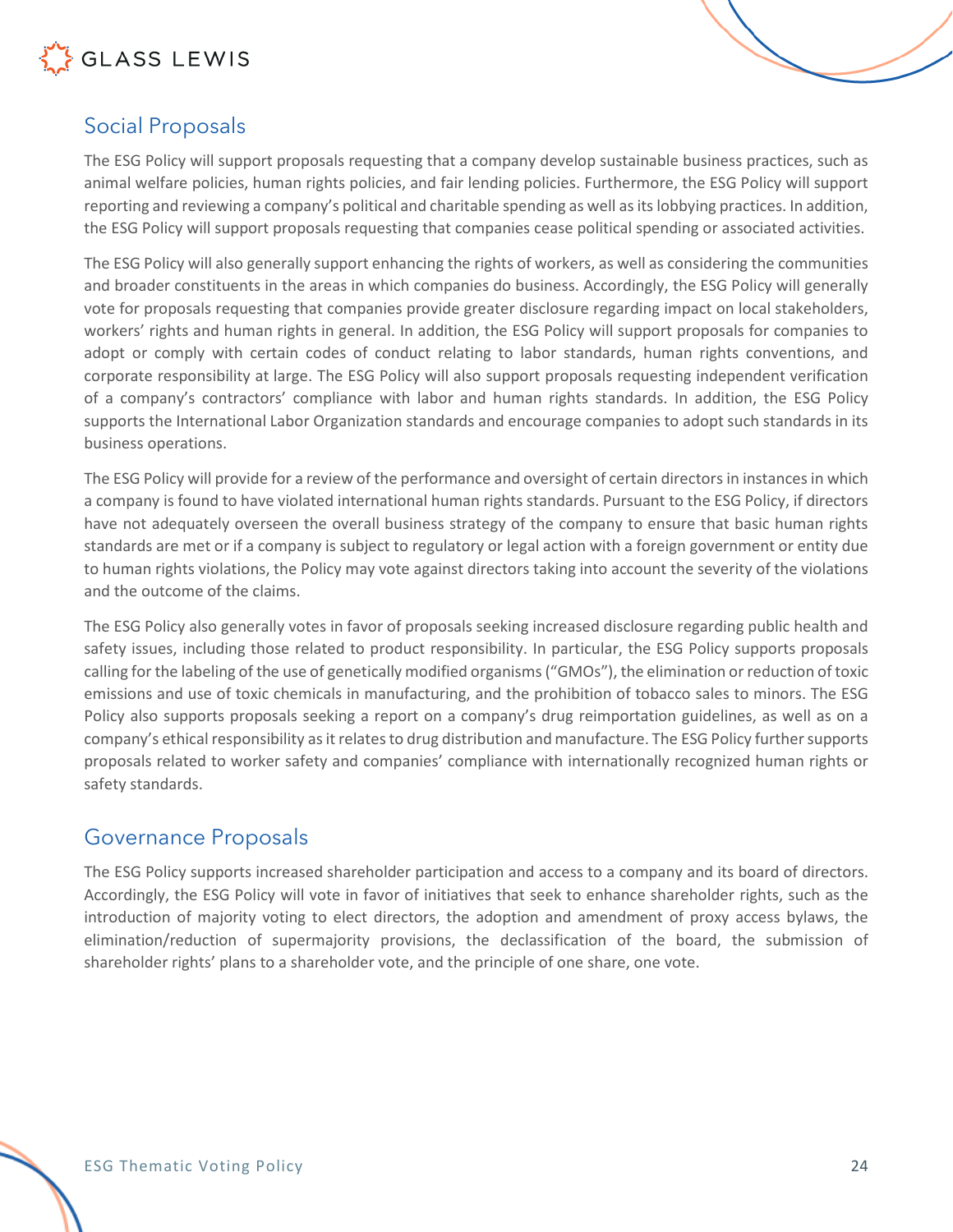

The ESG Policy will also support proposals aimed at increasing the diversity of boards or management as well as those requesting additional information concerning workforce diversity and the adoption of more inclusive nondiscrimination policies. Further, the ESG Policy will support enhanced oversight of environmental and social issues at the board level by supporting resolutions calling for the creation of an environmental or social committee of the board or proposals requesting that the board adopt a subject-matter expert, such as one with deep knowledge and experience in human rights or climate change-related issues. The ESG Policy will also generally vote for proposals seeking to increase disclosure of a company's business ethics and code of conduct, as well as of its activities that relate to social welfare.

#### <span id="page-24-0"></span>Compensation Proposals

The ESG Policy recognizes that ESG performance factors should be an important component of the overall consideration of proper levels of executive performance and compensation. Therefore, the ESG Policy generally votes in favor of proposals seeking to tie executive compensation to performance measures such as compliance with environmental regulations, health and safety regulations, nondiscrimination laws and compliance with international human rights standards. Furthermore, the ESG Policy will generally support proposals that seek to evaluate overall director performance based on environmental and social criteria.

The ESG Policy will support proposals seeking to prohibit or require more disclosure about stock hedging and pledging by executives. The ESG Policy will also generally support proposals requesting that companies adopt executive stock retention policies and prohibiting the accelerated vesting of equity awards. Furthermore, the ESG Policy will vote in favor of shareholder proposals to link pay with performance, to eliminate or require shareholder approval of golden coffins, and to clawback unearned bonuses. Finally, the ESG Policy will support proposals requesting disclosure from companies regarding gender pay inequity and company initiatives to reduce the gap in compensation paid to women compared to men.

#### <span id="page-24-1"></span>Trojan Horse Proposals

The ESG Policy will carefully examine each proposal's merits in order to ensure it seeks enhanced environmental disclosure and/or practices, and is not conversely aimed at limiting environmental or social disclosure or consideration. Accordingly, the ESG Policy will not support such proposals, which are often referred to as "Trojan Horse" proposals.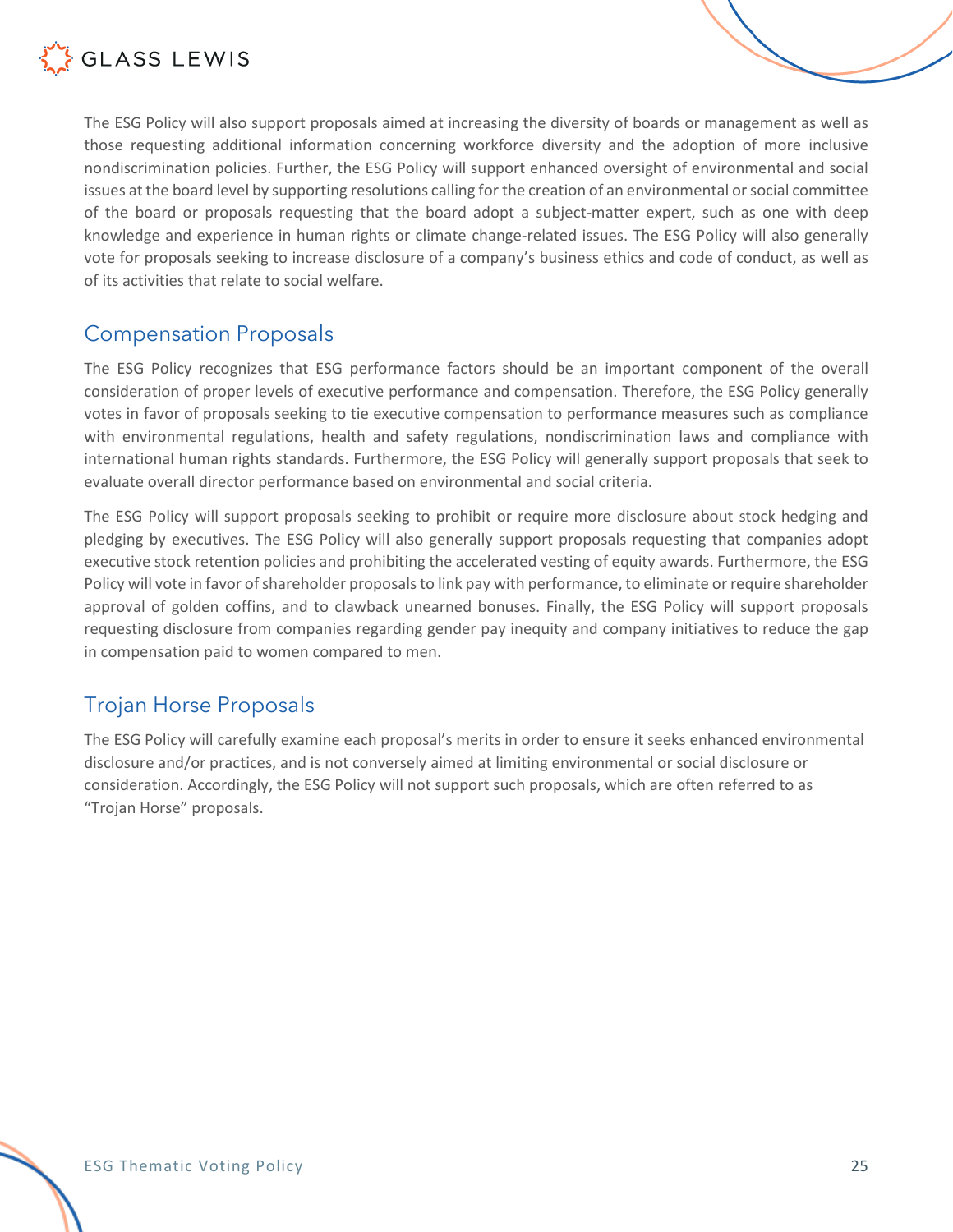

### <span id="page-25-0"></span>CONNECT WITH US

Corporate Website | [www.glasslewis.com](http://www.glasslewis.com/)

Email | [info@glasslewis.com](mailto:%20info@glasslewis.com)



#### Global Locations

**North America**

#### **United States**

*Headquarters* 255 California Street Suite 1100 San Francisco, CA 94111 +1 415 678 4110 +1 888 800 7001

44 Wall Street Suite 503 New York, NY 10005 +1 646 606 2345

2323 Grand Boulevard Suite 1125 Kansas City, MO 64108 +1 816 945 4525

#### **Europe Ireland**

15 Henry Street Limerick V94 V9T4 +353 61 292 800

#### **United Kingdom**

80 Coleman Street Suite 4.02 London EC2R 5BJ +44 20 7653 8800

#### **Germany**

*IVOX Glass Lewis* Kaiserallee 23a 76133 Karlsruhe +49 721 35 49 622

#### **Asia Pacific**

#### **Australia**

*CGI Glass Lewis* Suite 5.03, Level 5 255 George Street Sydney NSW 2000 +61 2 9299 9266

#### **Japan**

Shinjuku Mitsui Building 11th floor 2-1-1, Nishi-Shinjuku, Shinjuku-ku, Tokyo 163-0411, Japan